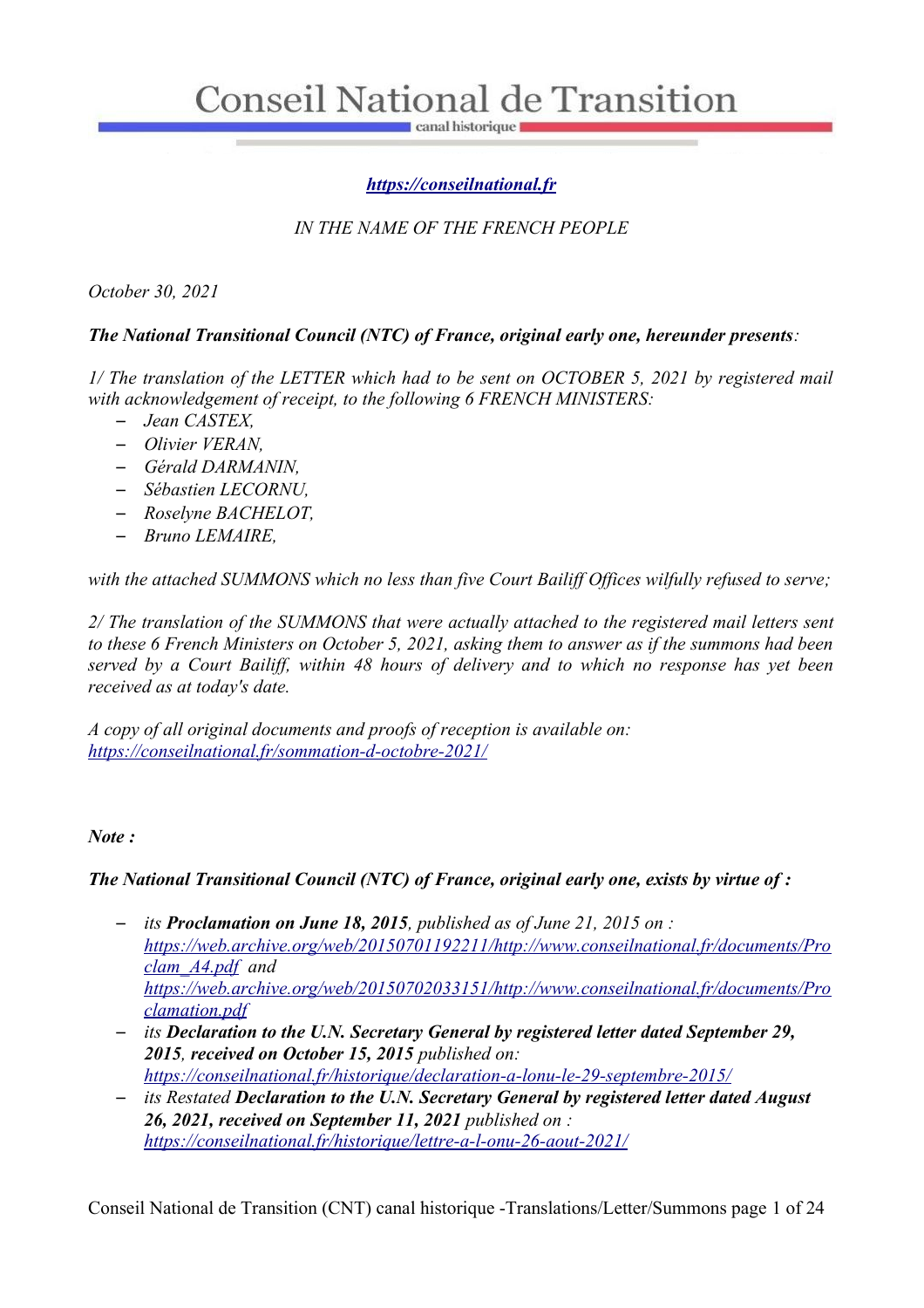*1/ TRANSLATION of the LETTER sent on OCTOBER 5, 2021 by registered mail with acknowledgement of receipt, to the following 6 FRENCH MINISTERS: Jean CASTEX, Olivier VERAN, Gérald DARMANIN, Sébastien LECORNU, Roselyne BACHELOT, Bruno LEMAIRE :*

**Conseil National de Transition (CNT) français canal historique (association loi 1901)** 17 rue Parmentier 03500 Saint Pourçain sur Sioule

PERSONAL AND CONFIDENTIAL Mr. Jean CASTEX Hôtel Matignon 57 rue de Varenne 75007 Paris

October 5, 2021, BY REGISTERED MAIL N°

Dear Sir

Please find enclosed a copy of the draft "summons to do and answer" that we have attempted in vain to have delivered to you by a Court Bailiff, because unfortunately five Court Bailiffs' offices, for reasons of their own, have believed they had to refuse to serve it.

We ask you to take note of it without delay on the attached copy or in any case on the website: [https://conseilnational.fr/wp-content/uploads/2021/10/sommation-de-faire-et-de-repondre-six](https://conseilnational.fr/wp-content/uploads/2021/10/sommation-de-faire-et-de-repondre-six-ministres_2021-1001.pdf)[ministres\\_2021-1001.pdf](https://conseilnational.fr/wp-content/uploads/2021/10/sommation-de-faire-et-de-repondre-six-ministres_2021-1001.pdf) 

For your information, a copy of this letter and the attached "summons" have been sent to

- all general officers of the French armed forces
- all senators and deputies, with a request to open parliamentary investigations,
- and numerous French and foreign media, journalists and whistleblowers.

I remind you that in accordance with what remains of the constitutionality block after the disappearance of the constitution since at least 2008, namely the Declaration of the Rights of Man and of the Citizen of August 26, 1789, and according to its article 15: « *Society has the right to demand an account from any public official of its administration*. »

That is why, in the name of the French People, as a minister of the presumed French government, we hereby give you formal notice :

- to take note without delay of the complete text of the attached summons,
- to answer precisely, within the time limits indicated in this summons, all the questions it contains, as if it had been served to you by Court Bailiff, and this, by writing your answer next to your name for each of the questions asked, and by personally dating and signing each of your answers,
- to do what this summons requires you to do, namely, to proceed with the organization of a press conference, without delay, under the conditions indicated and by proceeding with the statements indicated,
- and finally, to return to us without delay by registered mail with acknowledgement of receipt, this summons duly completed with your dated and signed answers.

Please accept, Sir, the assurance of our attentive regards,

p/o

French National Transitional Council (NTC) historical channel

 $\mathcal{L}_\text{max}$  and the contract of the contract of the contract of the contract of the contract of the contract of

P.J.: « summons to do and answer »

c.c: general officers of the French armed forces, deputies and senators, media and alerters

Conseil National de Transition (CNT) canal historique -Translations/Letter/Summons page 2 of 24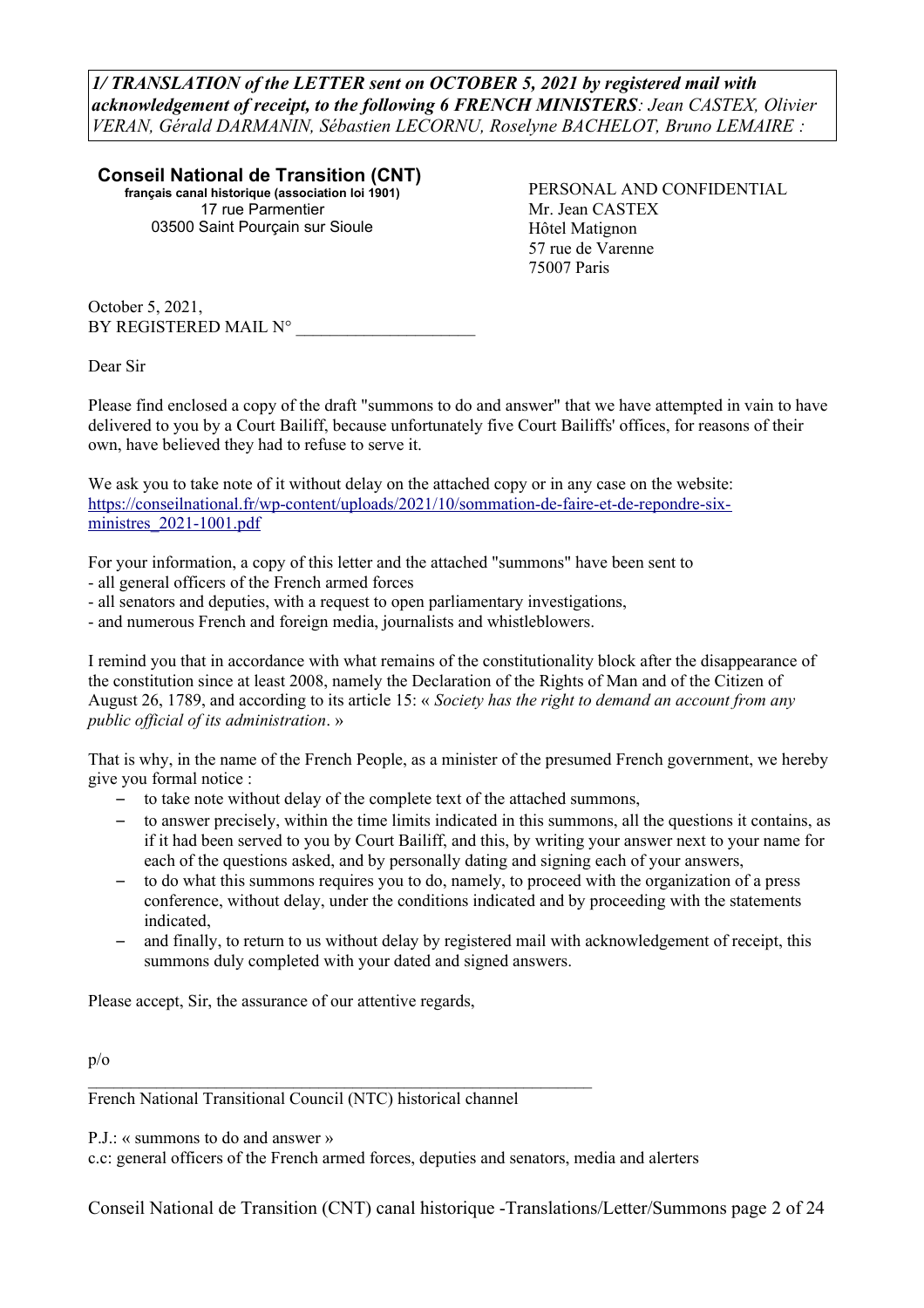*2/ TRANSLATION of the SUMMONS attached to the letter sent to these 6 French Ministers on October 5, 2021 :*

## **SUMMONS TO DO AND ANSWER**

In the year TWO THOUSAND AND TWENTY ONE, and ON

I HAVE

(Court Bailiff undersigned)

AT THE REQUEST OF :

The association CONSEIL NATIONAL DE TRANSITION (CNT) FRANÇAIS CANAL HISTORIQUE, association law of 1901, in the course of creation, whose registered office is located at 17 rue Parmentier, 03500 Saint Pourçain sur Sioule, acting pursuits and diligences of its legal representatives,

Electing domicile in the Office of the undersigned Court Bailiff,

SAID AND DECLARED TO :

1/ Jean CASTEX, Prime Minister, residing at the Hôtel Matignon, 57 rue de Varenne, 75007 Paris,

WHERE, BEING AND SPEAKING TO: as stated at the end of the act

2/ Olivier VERAN, Minister of Solidarity and Health, residing at 15 avenue Duquesne, 75007 Paris,

WHERE, BEING AND SPEAKING TO: as stated at the end of the act

3/ Gérald DARMANIN, Minister of the Interior, residing at Hôtel de Beauvau, 1 place Beauvau, 75008 Paris,

WHERE, BEING AND SPEAKING TO: as stated at the end of the act

4/ Sébastien LECORNU, Minister of Overseas Affairs, residing at Hôtel de Montmorin, 27 rue Oudinot, 75007 Paris,

WHERE, BEING AND SPEAKING TO: as stated at the end of the act

5/ Roselyne BACHELOT, Minister of Culture, residing at the Palais Royal, 3 rue de Valois, 75001 Paris,

WHERE, BEING AND SPEAKING TO: as stated at the end of the act

6/ Bruno LEMAIRE, Minister of the Economy, Finance and Recovery, residing at 139 rue de Bercy, 75012 Paris,

WHERE, BEING AND SPEAKING TO: as stated at the end of the deed

THAT:

Conseil National de Transition (CNT) canal historique -Translations/Letter/Summons page 3 of 24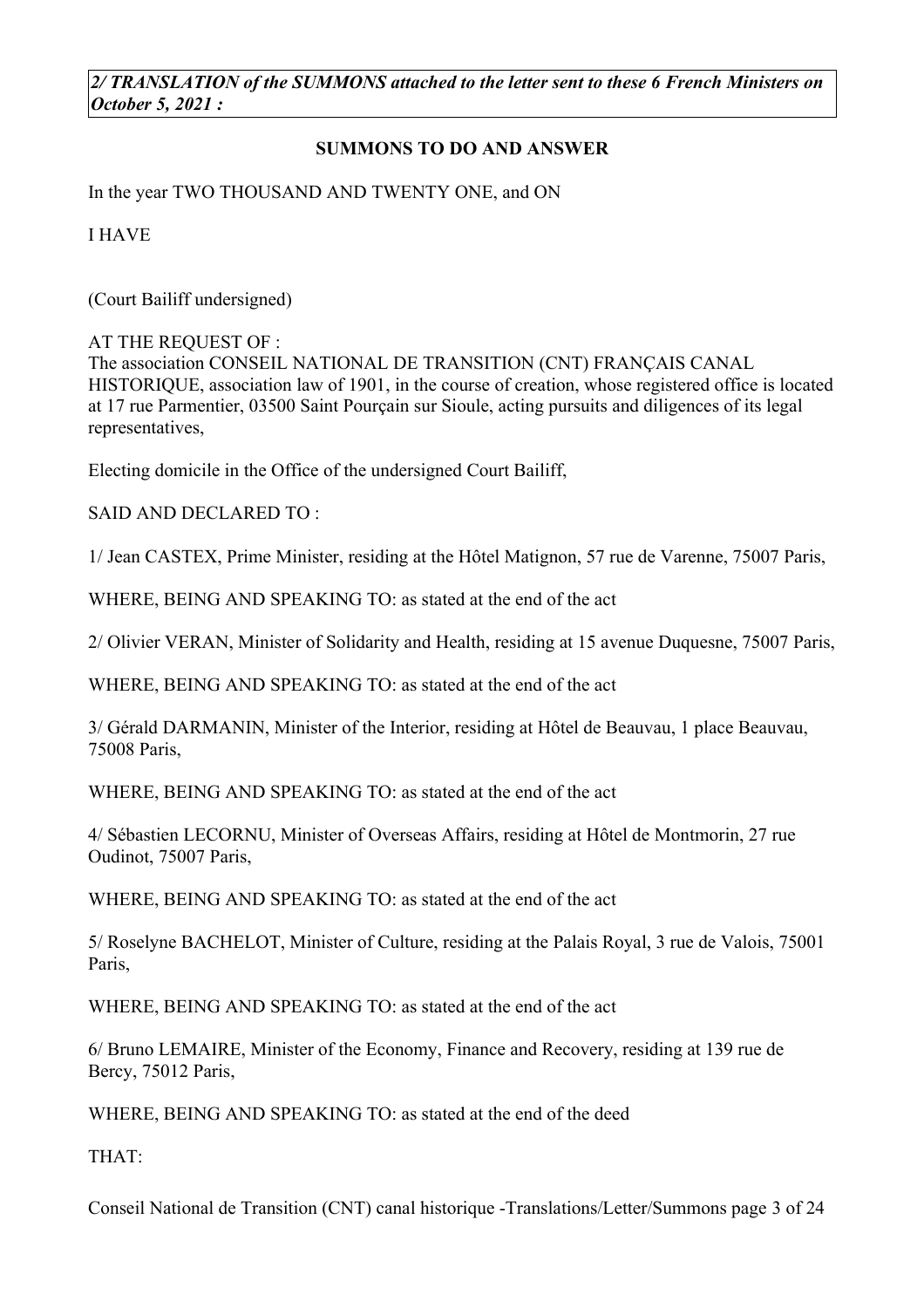No one is supposed to be ignorant of the law. The cause of all the ills of society is ignorance, lies, false beliefs and the resulting fear. These are the pillars of mass manipulation and mass crimes.

## IN LAW $\cdot$

WITHOUT PREJUDICE concerning the disappearance of the Constitution of October 4, 1958 at least since the ratification of the Treaty of Lisbon by the law of February 14, 2008, in application of Article 16 of the Declaration of the Rights of Man and of the Citizen of August 26, 1789 (DDHC) according to which *"Any society in which the guarantee of rights is not ensured, nor the separation of powers determined, has no constitution"*, as explained on the website<https://conseilnational.fr/>.

The Declaration of the Rights of Man and of the Citizen of August 26, 1789 (DDHC) referred to in the preamble of the Constitution of October 4, 1958, is part of the block of constitutionality as confirmed by a decision of the Constitutional Council dated July 16, 1971.

According to article 2 of the DDHC of 1789, the fundamental rights are "*freedom, property, security and resistance to oppression*".

Article 4 states that only the law can determine the limits of freedom. In this regard, Article 5 states that: « *The law only has the right to forbid actions that are harmful to society. Anything that is not prohibited by law cannot be prevented, and no one can be forced to do what the law does not orde*r. »

In accordance with the Roman adage "*affirmanti incumbit probatio*": "*The burden of proof lies with the one who asserts the existence of a fact*".

Moreover, the International Covenant on Civil and Political Rights signed at the UN on December 16, 1966 and ratified by France on November 4, 1980 (ICCPR) states in its article 7 that: « *It is forbidden to subject a person without their free consent to medical or scientific experimentation* ».

According to the UN Convention against Torture, adopted by a resolution dated December 10, 1984, ratified by France on February 18, 1986 and entered into force on June 26, 1987: "*the term "torture" means any act by which severe pain or suffering, whether physical or mental, is intentionally inflicted on a person for such purposes as (...) coercion (...) or any other reason based on discrimination of any kind, when such pain or suffering is inflicted by or at the instigation of or with the consent or acquiescence of a public official or other person acting in an official capacity. This term does not extend to pain or suffering resulting solely from, inherent in, or occasioned by lawful sanctions.*"

According to Article 211-1 of the Penal Code, it constitutes "*genocide*" to:

- "*in execution of a concerted plan aimed at the total or partial destruction of a national group (…)"*
- *"to commit or cause to be committed, against members of this group, one of the following acts*", in particular :
	- "*wilful killing"*
	- *« serious harm to physical and psychological integrity »*
	- *"inflicting conditions of life likely to bring about the total or partial destruction of the group" (…)*
- *« Genocide is punishable by life imprisonment »*.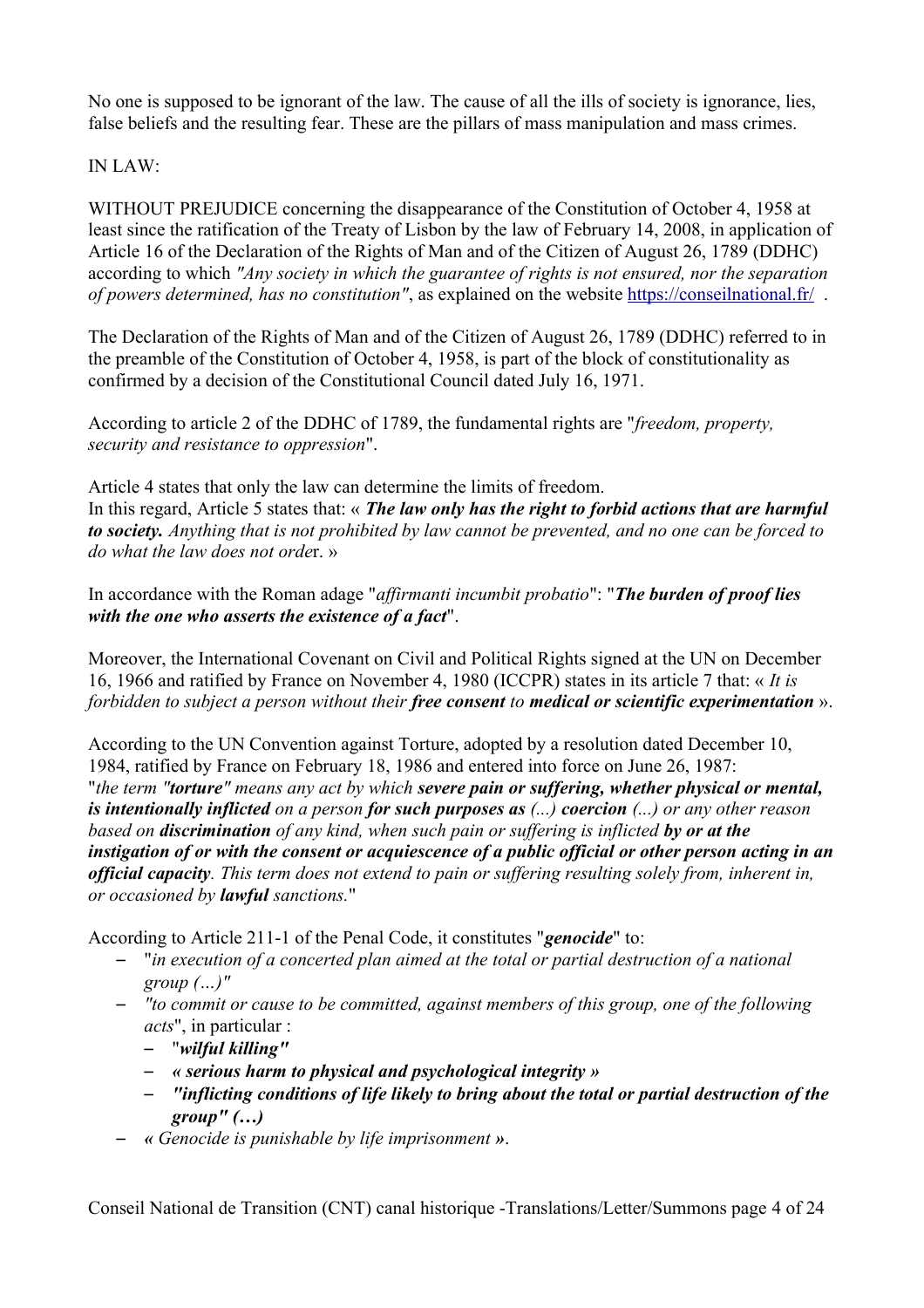Moreover, according to article 212-1 of the penal code, "*also constitutes a crime against humanity*" :

- "*and is punishable by life imprisonment for any of the following acts committed*"
- "*in execution of a concerted plan, against a civilian population group »*
- "*as part of a widespread or systematic attack"* (...) :
	- "(5) *imprisonment or any other form of severe deprivation of physical liberty in violation of fundamental principles of international law*,
	- "6° *torture*" (...)

According to the Rome Statute of the International Criminal Court dated July 18, 1998, ratified by France on June 9, 2000, in its article 7:

- *"by widespread or systematic attack directed against any civilian population, and with knowledge of the attack, is meant conduct consisting of multiple commission of acts referred to (above) against any civilian population, in pursuance of or in furtherance of a policy of a State or an organization directed toward such attack*".

For this reason, article 213-4 of the penal code, states:

- that "*The perpetrator or accomplice of a crime covered by this subtitle may not be exempted from liability solely because he or she performed an act prescribed or authorized by legislative or regulatory provisions or an act ordered by legitimate authority.*"
- and that "*However, the court shall take this circumstance into account when determining the sentence and fixing the amount thereof.*"

Regarding complicity in a crime, Article 121-6 of the Penal Code provides that: "*Will be punished as a perpetrator the accomplice of the offense, within the meaning of Article 121-7.*"

Article 121-7 of the same code only punishes **complicity by "action"**, and provides that: *« An accomplice to a crime or misdemeanor is the person who knowingly, by aid or assistance, facilitated its preparation or consumption.*

*Also an accomplice is the person who, by gift, promise, threat, order, abuse of authority or power, provokes an offence or gives instructions to commit it*. »

However, by decision dated February 26, 2020, the criminal chamber of the Court of Cassation now recognizes the **complicity of an offence by "abstention"** in the case of a person to whom *"it was incumbent to use his authority (...) to put an end to"* the offence *"causing"* damage to others*.* cf. Cass. crim. February 26, 2020, unpublished, n°56, (19-80.641), ECLI:FR:CCAS:2020:CR00056 : [https://www.courdecassation.fr/jurisprudence\\_2/chambre\\_criminelle\\_578/56\\_26\\_44480.html](https://www.courdecassation.fr/jurisprudence_2/chambre_criminelle_578/56_26_44480.html) 

Furthermore, concerning **information professionals**, the "IFJ Global Charter of Ethics for Journalists" adopted in Tunis on June 12, 2019 is based on major texts of international law, including the Universal Declaration of Human Rights, contains a Preamble and 16 articles, and specifies the rights and duties of journalists in terms of ethics. In particular, it provides that:

" *5. The notion of urgency or immediacy in the dissemination of information shall not override verification of facts, sources and/or the offer of rebuttal to those implicated."*

*" 6. The journalist will make every effort to rectify promptly, explicitly, completely and visibly any error or information published that proves to be inaccurate."*

*" 9. Journalists will ensure that the dissemination of information or opinion does not contribute to hatred or prejudice and will do their utmost to avoid facilitating the propagation of discrimination (...)."*

Conseil National de Transition (CNT) canal historique -Translations/Letter/Summons page 5 of 24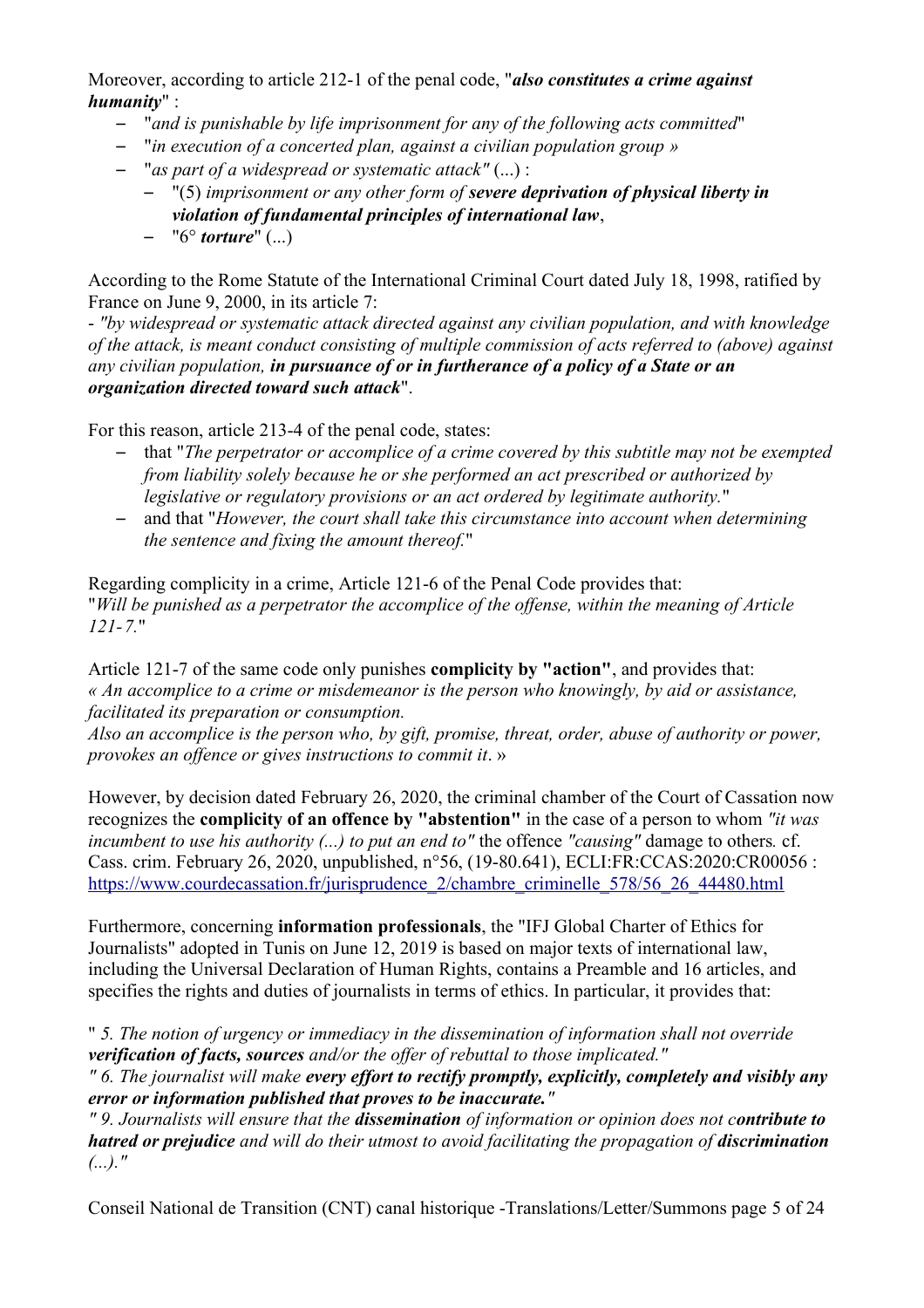*" 10. The journalist will consider as serious professional misconduct plagiarism, distortion of facts, slander, libel, defamation, baseless accusations."*

*" 13. The journalist shall not use the freedom of the press for self-interested purposes, and shall refrain from receiving any benefit from the dissemination or non-dissemination of information. He/she will avoid - or put an end to - any situation that could lead to a conflict of interest in the exercise of his/her profession. He/she will avoid any confusion between his/her activity and that of an advertiser or propagandist. (...) "*

*" 15. Eve*ry *journalist worthy of the name makes it a duty to strictly observe the principles set out above. (...)* "

(cf.<https://www.ifj.org/fr/qui/regles-et-politique/charte-mondiale-dethique-des-journalistes.html>)

Finally, as any citizen has a duty to do, the petitioning association acts within the framework of the provisions of article 434-1 of the penal code which states: « *The fact that anyone who has knowledge of a crime whose effects can still be prevented or limited, or whose perpetrators are likely to commit new crimes that could be prevented, does not inform the judicial or administrative authorities is punishable by three years' imprisonment and a fine of 45,000 euros. »*

## IN FACT,

Since March 16, 2020, Emmanuel Macron, president of the republic, declared "*we are at war*" by designating as the enemy the so-called "*virus*" called "*sras-cov-2*".

Since March 17, 2020, the French people are subject to various regulatory measures called "*anticovid*" taken by the Prime Minister and ministers who succeeded each other until today, and which continue to be implemented by the summonsed ministers.

Since March 23, 2020, these regulatory measures have been confirmed and authorized by deputies and senators, under the terms of liberticidal laws.

Moreover, these laws, decrees and orders authorizing and implementing these so-called "anti-covid" measures against the civilian population have been allegedly "validated" with respect to the Constitution and fundamental freedoms by decisions of the Constitutional Council and the Council of State.

These so-called "anti-covid" measures have had the effect of severely restricting all the fundamental rights of the French people, in particular parental authority over the life and education of children, the right to privacy of personal data and family life, the right of access to health care, education, as well as the right to work, leisure, culture, entertainment, accommodation, sports practice... freedom of expression and of the press, freedom of worship, freedom of assembly, of movement, of travel, of restoration, etc. including the right to respect for the human body and the dignity of human relations and funerals.

Some ministers, members of parliament and journalists even considered imprisoning the "nonvaccinated" in internment camps comparable to the measures taken against the French people by the Nazi occupiers with the complicity of the Vichy government.

The deleterious effects of all these measures on the life and the psychic, physical and economic health of the population were not only obvious from the beginning in March 2020, but are even more obvious and indisputable since that date until today.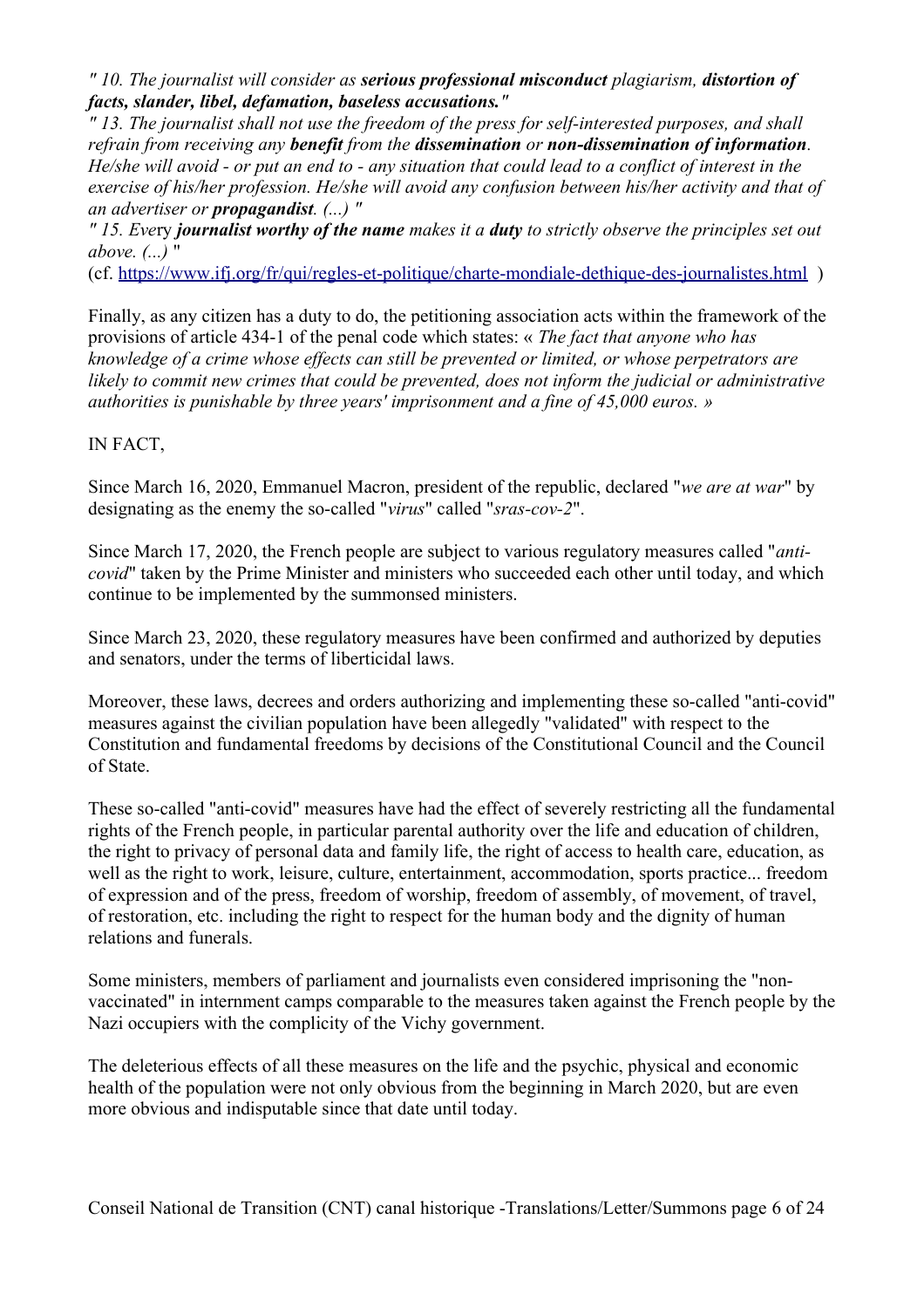According to the terms of the regulations implementing them since March 17, 2020, these so-called "anti-covid" measures are taken and reiterated regularly, allegedly :

- because of the **«** *covid-19 epidemic »*,
- **"***to slow down the spread of the virus***"**,
- to limit travel from a territory « *facing a particularly active circulation of the epidemic or the spread of certain variants of SARS-Cov-2* **»**
- or by requiring a "*biological virological screening test for SARS-Cov-2*" in certain cases.

Since March 2020, the Scientific Council has produced numerous "Opinions", without however communicating the slightest scientific proof of the existence of an "epidemic", of an alleged "virus" known as "SARS-Cov-2", nor of "variants" of such a virus, nor of the fact that these would be the cause of symptoms qualified as "covid19", nor of their alleged "propagation", nor finally on the alleged sanitary effectiveness and harmlessness for the population of each of the so-called "anticovid" measures.

## HOWEVER, IN REALITY,

a certain number of known facts suggest that the reasons thus invoked in support of the so-called "anti-covid" measures are devoid of any scientific basis.

Indeed:

## **1/ On the alleged epidemic:**

According to a statistical study conducted by Pierre Chaillot there is no excess mortality on average over the three years 2018, 2019 and 2020 compared to the three previous years, taking into account the necessary correction due to the evolution of the age pyramid. The year 2020 is the 6th least deadly year in the last twenty years. Not to mention the flu, which in 2020 has completely disappeared in favor of the so-called "covid19 cases".

cf.<https://www.youtube.com/watch?v=krWNaU4P1rM>

## **2/ On the so-called "sras-cov-2 virus":**

It appears that 87 health institutions in 21 countries have acknowledged that they do not have any documents proving that the so-called "sars-cov-2" virus has been physically isolated and purified by anyone! cf. **[https://cv19.fr/2021/07/28/87-institutions-sanitaires-scientifiques-du-monde-entier](https://cv19.fr/2021/07/28/87-institutions-sanitaires-scientifiques-du-monde-entier-nont-pas-reussi-a-citer-un-seul-cas-de-purification-du-sars-cov-2-par-qui-que-ce-soit-ou-que-ce-soit-jamais/)[nont-pas-reussi-a-citer-un-seul-cas-de-purification-du-sars-cov-2-par-qui-que-ce-soit-ou-que](https://cv19.fr/2021/07/28/87-institutions-sanitaires-scientifiques-du-monde-entier-nont-pas-reussi-a-citer-un-seul-cas-de-purification-du-sars-cov-2-par-qui-que-ce-soit-ou-que-ce-soit-jamais/)[ce-soit-jamais/](https://cv19.fr/2021/07/28/87-institutions-sanitaires-scientifiques-du-monde-entier-nont-pas-reussi-a-citer-un-seul-cas-de-purification-du-sars-cov-2-par-qui-que-ce-soit-ou-que-ce-soit-jamais/)**

Would France be the only country to have isolated, purified and physically characterized this alleged "virus"?

Furthermore, the CDC in the United States, under its *"Instructions for Use of RT-PCR Diagnostic Tests Authorized Only for Emergency Use, Regarding the "CDC 2019-Novel Coronavirus (2019 nCoV)*" has **repeatedly** stated in successive versions of this document that they have never had the alleged physically isolated and purified "virus" available to establish and calibrate their PCR tests.

Indeed, the CDC stated in this document:

- since the version dated February 4, 2020 (page 31), that:
	- "*Because no quantified 2019-nCoV virus isolate is currently available, assays designed to detect 2019-nCoV RNA were tested with "* copies of RNA from a cell bank (GenBank) and mixed in a suspension of lung cancer cells *" to mimic a clinical sample."*

Conseil National de Transition (CNT) canal historique -Translations/Letter/Summons page 7 of 24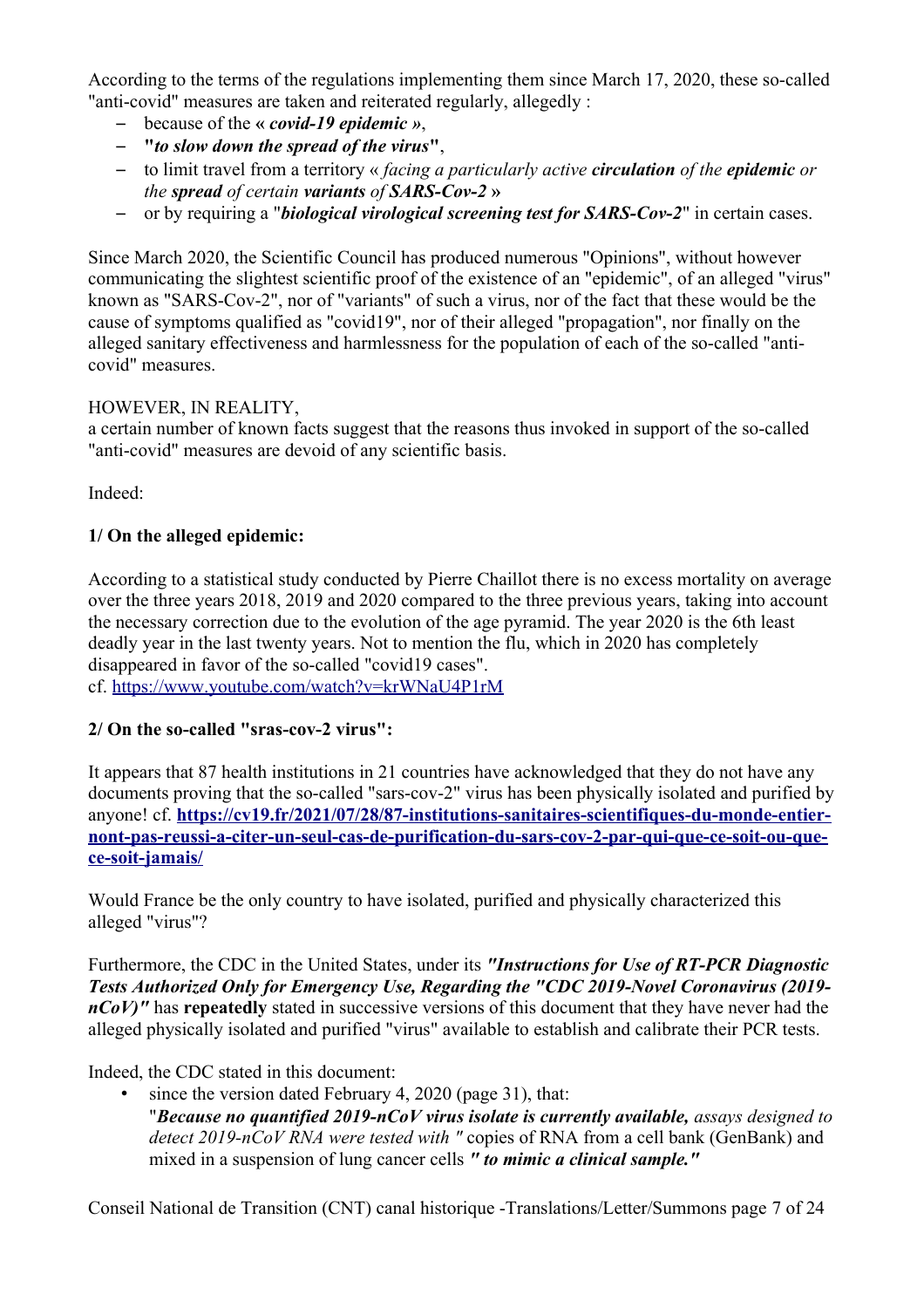See CDC Instructions for Emergency Use of PCR Tests to Detect 2019-nCoV, page 31: [https://web.archive.org/web/20200227050956/https://www.fda.gov/media/134922/downloa](https://web.archive.org/web/20200227050956/https://www.fda.gov/media/134922/download) [d](https://web.archive.org/web/20200227050956/https://www.fda.gov/media/134922/download) 

and as of the July 21, 2021 version (page 40), that: *"Because no quantified 2019-nCoV virus isolate was available to CDC at the time the test was developed and this study was conducted, the tests designed to detect 2019-nCoV RNA were tested with " copies of RNA from a cell bank (GenBank) and mixed into a suspension of lung cancer cells " to mimic a clinical sample."* See CDC Instructions for Emergency Use of PCR Tests for 2019-nCoV, page 40: [https://web.archive.org/web/20210731003632/https://www.fda.gov/media/134922/downloa](https://web.archive.org/web/20210731003632/https://www.fda.gov/media/134922/download) [d](https://web.archive.org/web/20210731003632/https://www.fda.gov/media/134922/download)

These facts are confirmed by the February 18, 2021 *"Statement on Virus Isolation"* by Ms. Sally Fallon Morell, and Drs. Thomas Cowan and Andrew Kaufman, who state:

- *"At no time is an actual virus confirmed by electron microscopy. At no time is a genome extracted and sequenced from a real virus. This is a scientific fraud.*
- *"The observation that the non-purified specimen -- inoculated on tissue culture with toxic antibiotics, fetal bovine tissue, amniotic fluid, and other tissues -- destroys the kidney tissue on which it is inoculated, is presented as evidence of the existence and pathogenicity of the virus. This is a scientific fraud." (…)*
- *"Finally, questioning these virological techniques and conclusions is not a matter of distraction or division. Shedding light on this truth is essential to ending this terrible fraud that humanity is facing. For, as we now know, if the virus has never been isolated, sequenced, or shown to cause disease, if the virus is imaginary, then why are we wearing masks, taking social distance, and putting the whole world in jail?"*
- *"Finally, if pathogenic viruses do not exist, then what goes into these injectable devices mistakenly called "vaccines", and what is their purpose? This is the most urgent and relevant scientific question of our time."*
- *"We are right. The SARS-CoV2 virus does not exist."*

see [https://conseilnational.fr/wp-content/uploads/2021/07/declaration-sur-l-isolation-des-virus-](https://conseilnational.fr/wp-content/uploads/2021/07/declaration-sur-l-isolation-des-virus-2021-0706.pdf)[2021-0706.pdf](https://conseilnational.fr/wp-content/uploads/2021/07/declaration-sur-l-isolation-des-virus-2021-0706.pdf) 

## **In any case,**

## **3/ On the scientific fraud related to the very concept of "virus" and "contagion":**

The documentary "*The cult of virology, 150 years of medical fraud from Pasteur to Covid-19*" traces the history of germ theory to the techniques of modern virology. It details **the fraudulent methods and techniques that scientists have used to create a catastrophic epidemic scenario** that has plunged the world into a massive hysteria never seen before.

See<https://cv19.fr/2021/06/02/le-culte-de-la-virologie-documentaire/>

**In this respect, in his video of April 2021,** Dr. Stefan Lanka unveils the first step of the control experiments intended to disprove virology concerning the alleged "isolation" of the so-called "virus", by demonstrating that **without infectious tissues, cell death is observed due to the processes used and not by the fact of an alleged "virus"**!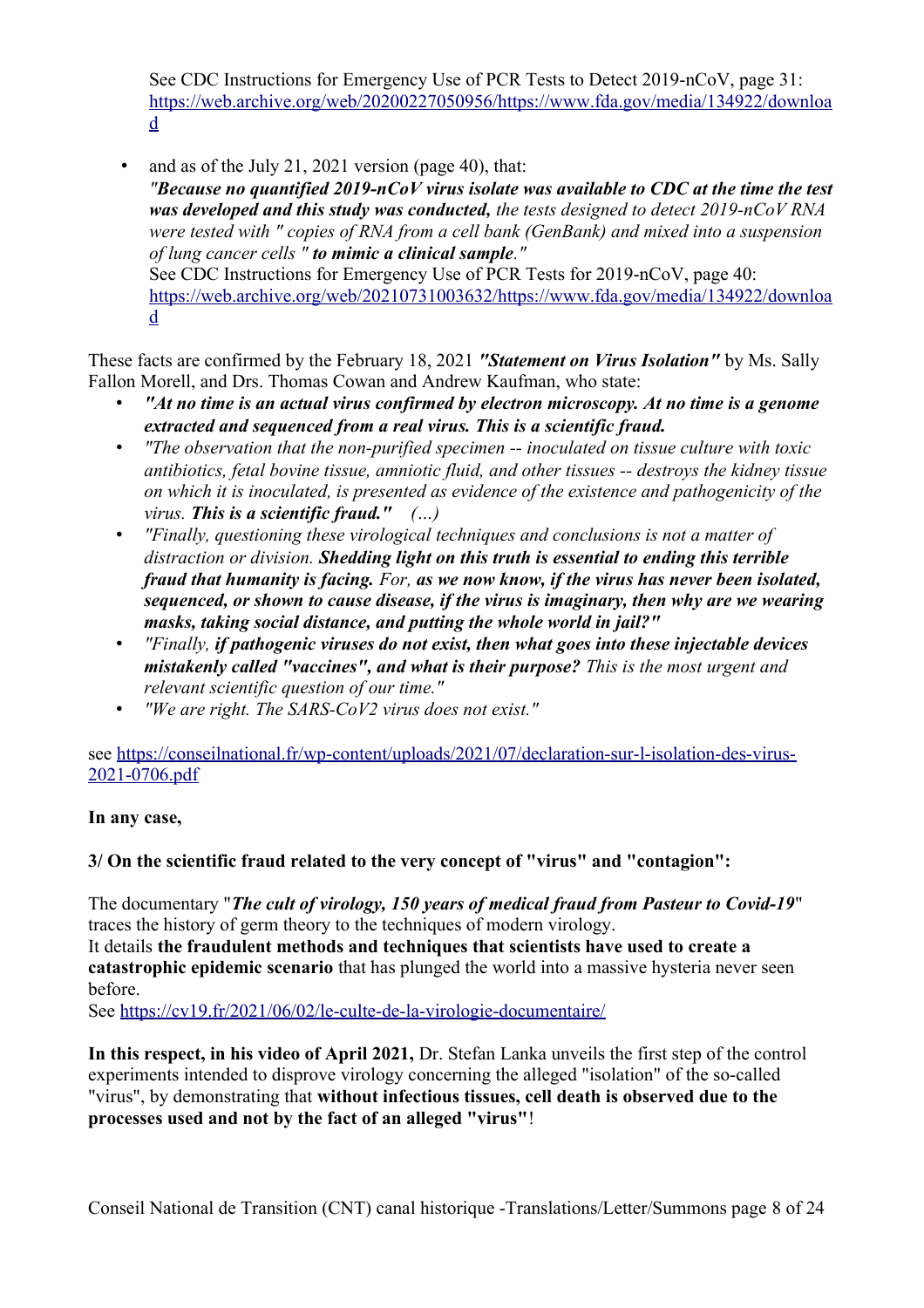Dr. Stefan Lanka had already conducted these experiments for the so-called measles "virus" during a trial in Germany, demonstrating that there was no evidence for the existence of a so-called "virus" responsible for measles, which was enough to win the case at the time.

In this new experiment, Dr. Lanka goes one step further by adding two steps:

- using the electron microscope to demonstrate that **the particles observed are not different between infectious and non-infectious tissue**, and
- by genetically sequencing the tissue to demonstrate that **it is possible to establish a complete genome of any alleged virus using the software and methods used by virologists to construct a genome.**

see<https://cv19.fr/2021/05/13/stefan-lanka-conduit-les-experiences-temoins-refutant-la-virologie/>

In his **April 20, 2020 article** titled "*The perpetrators of the coronavirus crisis are clearly identified. VIROLOGISTS who claim viruses cause disease are fraudulent scientists and should be prosecuted,*" Dr. Stefan Lanka states:

*"Science and the scientific process are important tools to help identify and solve problems. Science has very clear rules: whoever makes claims must prove them in a clear, understandable and verifiable way. Only verifiable claims can be called scientific, everything else is a matter of faith. Acts of faith must not be presented as scientifically proven facts in order to influence or justify government action.*

*Scientific statements must be refutable in order to be claimed as scientific facts. The first written duty of every scientist is to strictly check his own statements, to try to refute them. Only if this refutation is unsuccessful and this failure is clearly documented by control experiments, can a statement be called scientific.*

*All covid-related measures issued by governments and subordinate authorities are ultimately governed by law, (...) but they are only apparently legitimized by it and not justified. (...) The most important scientific rule is the documented attempt to prove the statement presented as true and scientific. All scientific rules are preceded by respect for the laws of thought and logic. If these are ignored or violated, the scientific statement is refuted and a control experiment is carried out accordingly.*

*The meaning and choice of words in all publications on all pathogenic viruses prove that virologists have not only violated the laws of thought, logic and the binding rules of science, but have also disproved the claims about the existence of pathogenic viruses themselves. If one has removed one's hypnotic glasses and reads objectively and with discernment what the authors are doing and writing, any interested person who can read English and who has acquired knowledge of the methods used will discover that virologists (except those working with phages and phage-like viruses) misinterpret normal gene sequences as vital components and have thus disproved their entire field of expertise. This is particularly evident in the case of claims of the existence of the socalled SARS-CoV-2 virus.*

*Since these virologists have clearly violated the laws of thought, logic and the rules of scientific work by their statements and actions, they can be colloquially called scientific frauds. (...) From the moment a first court establishes the facts described below and convicts the first virologist of fraud, the end of the coronavirus crisis will be announced and sealed by the court and the global coronavirus crisis will be revealed as an opportunity for all."*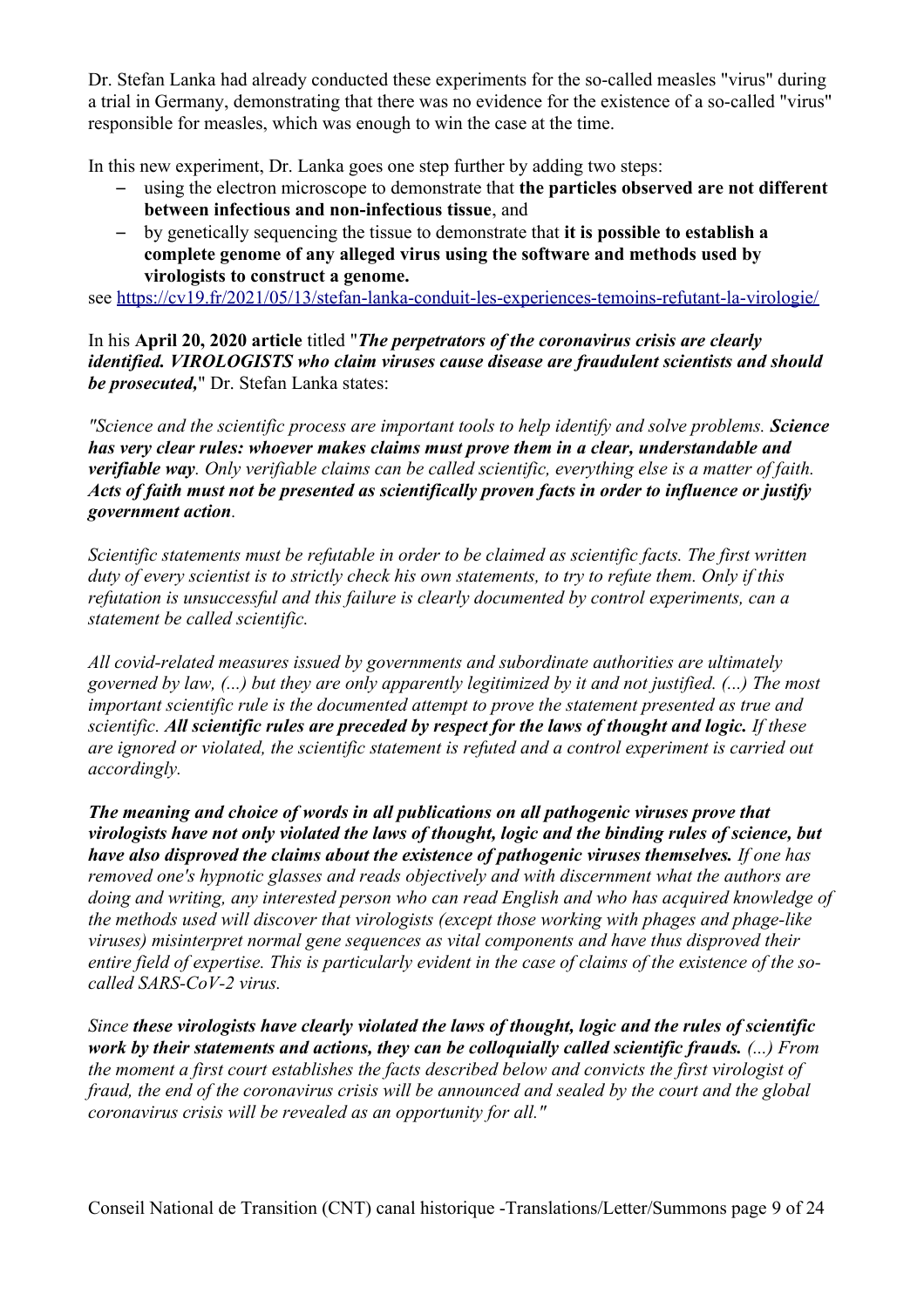see [https://cv19.fr/2021/03/06/les-auteurs-de-la-crise-du-coronavirus-sont-clairement-identifies-les](https://cv19.fr/2021/03/06/les-auteurs-de-la-crise-du-coronavirus-sont-clairement-identifies-les-virologistes-qui-pretendent-que-les-virus-causent-des-maladies-sont-des-scientifiques-frauduleux-et-doivent-etre-poursuivis/)[virologistes-qui-pretendent-que-les-virus-causent-des-maladies-sont-des-scientifiques-frauduleux](https://cv19.fr/2021/03/06/les-auteurs-de-la-crise-du-coronavirus-sont-clairement-identifies-les-virologistes-qui-pretendent-que-les-virus-causent-des-maladies-sont-des-scientifiques-frauduleux-et-doivent-etre-poursuivis/)[et-doivent-etre-poursuivis/](https://cv19.fr/2021/03/06/les-auteurs-de-la-crise-du-coronavirus-sont-clairement-identifies-les-virologistes-qui-pretendent-que-les-virus-causent-des-maladies-sont-des-scientifiques-frauduleux-et-doivent-etre-poursuivis/) 

Finally, **a May 2020 scientific meta-analysis** confirms :

- that **it is impossible to separate "exosomes", which are vesicles generated by the cell to evacuate its waste, from the so-called "viruses", in order to study them**, and
- that to date **there is no reliable method to guarantee their complete separation, so that it is almost impossible to distinguish an exosome from a so-called « virus »**
- stating:

 *"The remarkable similarity between EVs (\*) and viruses has caused many problems in studies focused on the analysis of EVs released during viral infections. Nowadays, it is almost impossible to separate EVs and viruses using canonical vesicle isolation methods, such as differential ultracentrifugation, because they are frequently co-pelated due to their similar size [56,57]. To overcome this problem, different studies have proposed to separate EVs from virus particles by exploiting their different migration speed in a density gradient or by using the presence of specific markers that distinguish viruses from EVs [56,58,59]. However, to date, there is no reliable method that can truly guarantee complete separation."* 

(\*) *EV: Extracellular vesicles.*

cf. "The Role of Extracellular Vesicles as Allies of HIV, HCV and SARS Viruses," Flavia Giannessi, et al, Viruses, 2020 May:<https://www.ncbi.nlm.nih.gov/pmc/articles/PMC7291340/>

## **4/ On the so-called "variants":**

How could there be so-called "variants" of a phantom "virus", which as we have seen, has never been physically isolated?

## **5/ On the alleged infection in humans by the so-called "sars-cov-2" virus:**

In a study published by the CDC in June 2020, it appeared that the so-called "sars-cov-2" virus, never physically isolated, was not capable of "infecting" human cells, but only monkey kidney cells, called Vero cells, after adding two drugs known to be toxic to the kidneys. See "Severe Acute Respiratory Syndrome Coronavirus 2 from Patient with Coronavirus Disease, United States": [https://wwwnc.cdc.gov/eid/article/26/6/20-0516\\_article](https://wwwnc.cdc.gov/eid/article/26/6/20-0516_article) 

Indeed, according to an October 15, 2020 article by Dr. Thomas Cowan commenting on this CDC article:

*"The purpose of the article was to allow a group of approximately 20 virologists to describe the state of the science of the isolation, purification, and biological characteristics of the novel SARS- CoV-2 virus, and to share this information with other scientists for their own research. A thorough and careful reading of this important document reveals some shocking findings."* 

*"First, in the section titled 'Whole Genome Sequencing,' we find that instead of isolating the virus and sequencing the genome end-to-end, the CDC 'designed 37 nested PCR pairs spanning the genome based on the coronavirus reference sequence (GenBank accession no. NC045512).'"*

Dr. Cowan goes on to state that *"this computational generation step is a scientific fraud."* 

He explains, *"The researchers claim that they decided on the actual SARS-CoV-2 genome by 'consensus,' much like a vote. Again, different computer programs will produce different* 

Conseil National de Transition (CNT) canal historique -Translations/Letter/Summons page 10 of 24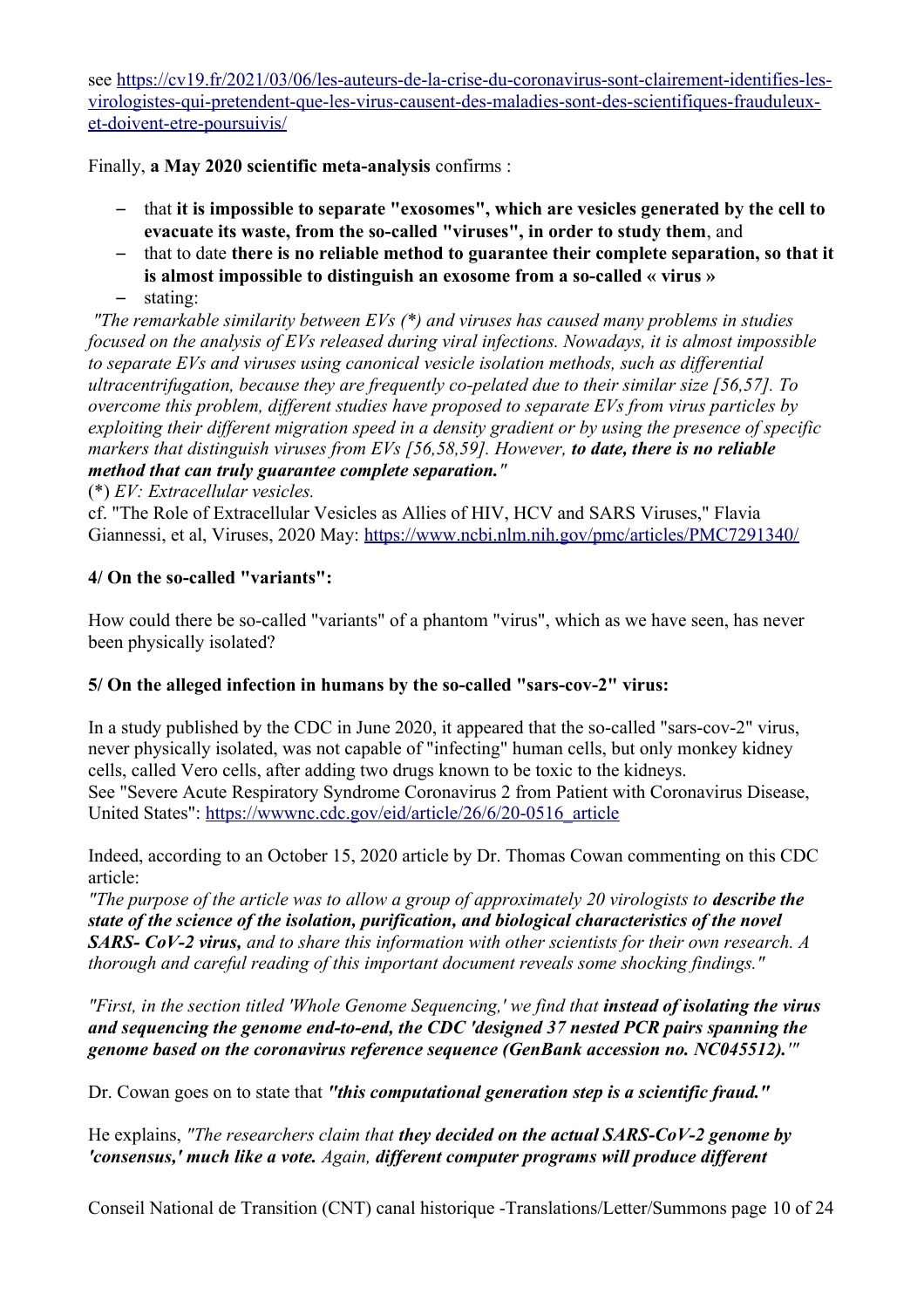## *versions (...) so they get together as a group and decide (what) the real imaginary (genome) is(...)."*

Dr. Cowan then cites a passage from the CDC study where it is shown that the so-called "sars-cov-2 virus" was able to replicate in monkey kidney cells, known as Vero cells, but not in human cells whether adenocarcinoma, liver, or embryonic kidney cells extracted from databanks:

*"We therefore examined the ability of SARS-CoV-2 to infect and replicate in several common primate and human cell lines, including human adenocarcinoma cells (A549), human liver cells (HUH 7.0) and human embryonic kidney cells (HEK-293T). In addition to Vero E6 and Vero CCL81 cells. (...) Each cell line was inoculated with a wide range of infections and examined 24 hours after infection. No CPEs (\*) were observed in any of the cell lines, with the exception of Vero cells, which reached a potency greater than 10 at the 7th potency 24 hours post-infection. In contrast, HUH 7.0 and 293T showed only modest viral replication, and A549 cells were incompatible with SARS CoV-2 infection."* 

(\*) CPE: Cyto-pathic effect, i.e. cell killing effect, which according to the "virologists" would be the proof of the alleged presence of a "virus" that they have never physically isolated in the studied solutions.

Dr. Cowan goes on to explain the previous passage from the CDC article:

*"What is shocking about the above quote is that the virologists found, using their own methods, that the solutions containing (allegedly) SARS CoV-2 - even in large amounts - were not, I repeat, were NOT infectious to any of the three human tissue cultures they tested. In plain English, this means that they have proven, in their own words, that this "new coronavirus" is not infectious to humans. It is ONLY infectious to monkey kidney cells, and only when you add two potent drugs (gentamicin and amphotericin), known to be toxic to the kidneys, to the mix."* 

*"Friends, read this again and again. These virologists, published by the CDC, have produced clear evidence, in their own words, that the SARS-CoV- 2 virus is INOFFENSIVE TO HUMANS. This is the only possible conclusion, but unfortunately, this result is not even mentioned in their conclusion. They just say that they can provide virus stocks grown only on monkey Vero cells. Thank you for coming."* 

## *"If people really understood how this "science" was done, I hope they would storm the doors and demand honesty, transparency and truth ."*

cf: *"ONLY SINGLE MONKEY CELLS HAVE "CULTIVATED" THE "VIRUS" "*, **by Dr. Thomas Cowan**: https://conseilnational.fr/wp-content/uploads/2021/07/cellules-de-rein-de-singeempoisonnees-2021-0707.pdf

## **6/ On the alleged "cases" of so-called "Covid contamination":**

According to the government, there are "cases" of so-called "Covid contamination", the proof of which is allegedly provided by means of PCR, salivary or serological "screening tests", which have been imposed since May 2020 on the entire population to allegedly determine the speed of "propagation" of the so-called "virus".

However, first of all, it is impossible to affirm the existence of any "contamination" by an alleged "virus" in the absence of physical isolation of such "virus".

Conseil National de Transition (CNT) canal historique -Translations/Letter/Summons page 11 of 24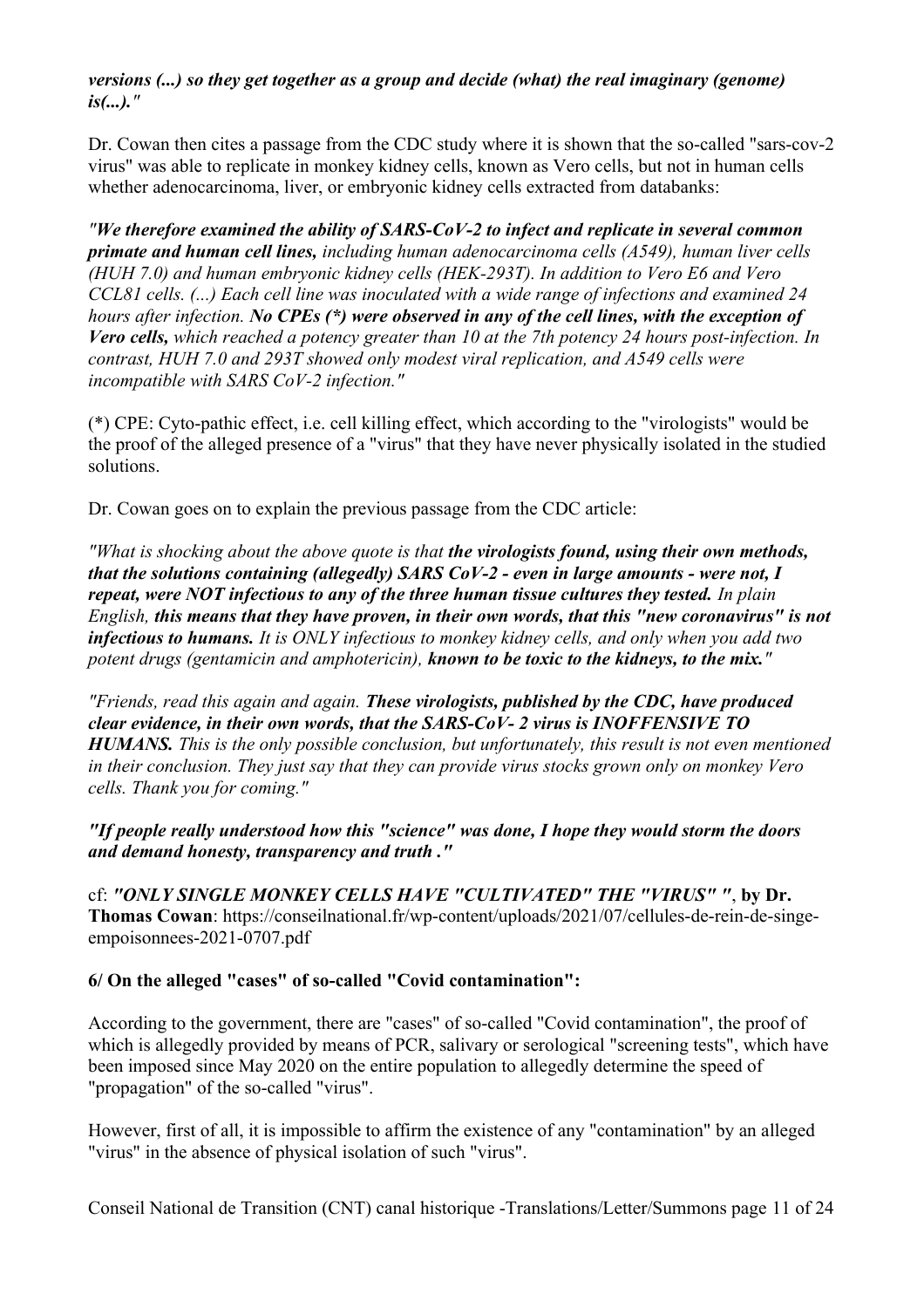On the other hand, the PCR Test is not intended to diagnose an infectious disease because :

## **a) categorically, Prof. KARY MULLIS, Nobel Laureate and INVENTOR of the PCR Test, who passed away in August 2019, has always made it clear that THIS TEST IS NOT DESIGNED TO DIAGNOSE ANY DISEASE or INFECTION :**

As Prof. Kary Mullis states: this test just takes a little bit of something non-visible that is **not a socalled virus but a residue of a non-active so-called virus,** amplifies it by doubling it a number of times to arrive at something **that does not prove the presence of a particular so-called virus, nor even the existence of a viral load t**hat could prove that the so-called virus would have **any causal link with the symptoms of the disease**!

*cf:* Interview with Kary Mullis, translated on: [https://fr.sott.net/article/36162-Kary-Mullis-Le-test-](https://fr.sott.net/article/36162-Kary-Mullis-Le-test-PCR-ne-permet-pas-de-savoir-si-vous-etes-malade)[PCR-ne-permet-pas-de-savoir-si-vous-etes-malade](https://fr.sott.net/article/36162-Kary-Mullis-Le-test-PCR-ne-permet-pas-de-savoir-si-vous-etes-malade) 

and on https://www.youtube.com/watch?v=57YQjM5\_30E&feature=youtu.be

Kary Mullis, explains why the PCR test can NOT be used to diagnose a disease or prove an infection by saying:

*"WITH THE PCR TEST IF YOU DO IT RIGHT, YOU CAN FIND ALMOST ANYTHING IN ANYONE!"* (Kary Mullis)

see: [https://fr.sott.net/article/36162-Kary-Mullis-Le-test-PCR-ne-permet-pas-de-savoir-si-vous-etes](https://fr.sott.net/article/36162-Kary-Mullis-Le-test-PCR-ne-permet-pas-de-savoir-si-vous-etes-malade)[malade](https://fr.sott.net/article/36162-Kary-Mullis-Le-test-PCR-ne-permet-pas-de-savoir-si-vous-etes-malade) 

Thus, the so-called "PCR test", by varying the number of cycles of amplification, makes it possible to find anything in anyone, and thus to increase or decrease the number of so-called "positive" "cases" at the discretion of the decision-makers, in order to maintain fear and be able to impose liberticidal measures.

**b) The instructions for use of an RT-PCR Test Kit according to the CDC** (Center of Disease Control) in the United States, confirm in successive versions of this document since February 2020 until today, that **the RT-PCR test has no validity in diagnosing an allegedly "viral" infection.**

The CDC states that this test does NOT prove that the disease or infection is related to the so-called Sars Cov 2 virus because:

*"The results are for identification of 2019-nCoV RNA. 2019-nCoV RNA is usually detectable in upper and lower respiratory tract specimens during infection. POSITIVE RESULTS INDICATE ACTIVE INFECTION WITH 2019-NCOV, BUT DO NOT RULE OUT BACTERIAL INFECTION OR CO-INFECTION WITH OTHER VIRUSES. THE DETECTED AGENT MAY NOT BE THE PRECISE CAUSE OF THE DISEASE." cf:* <https://www.fda.gov/media/134922/download>

In conclusion, it has been established that **PCR tests can only be used to support the diagnosis of a symptomatology and not to screen people without symptoms.**

In any case, in addition to the uselessness of the so-called "PCR tests", as we have seen, in the absence of proof of isolation of an alleged "virus" and that the said "virus" would be the "cause" of the so-called "covid19 " symptoms, **no so-called "screening" test, whether salivary, serological or other, can by definition establish the existence of a so-called "case" of "covid19 " contamination.**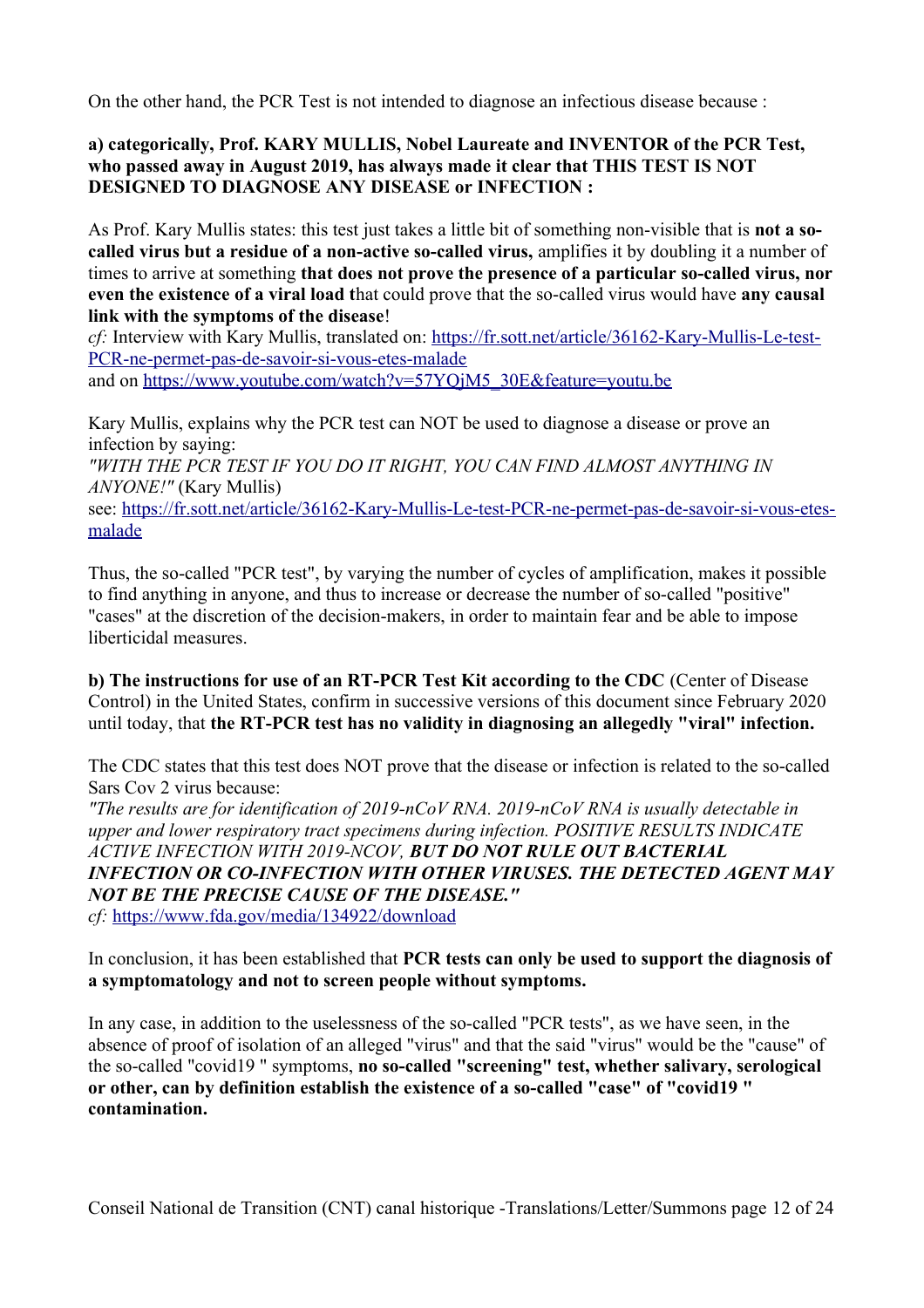## **7/ On the cause of the deaths observed since March 2020:**

It is true that people have died since March 2020, but without proof that the so-called "sras-cov-2 virus" was the cause, given the following facts that can largely explain the deaths: - autopsies prohibited, absence of excess mortality over the last three years, the year 2020 being the sixth least deadly year over the last twenty years, authorization of Rivotril (by two decrees) in Ehpad, prohibition of consultation of general practitioners and obligation of patients to remain at home on paracetamol and without medical supervision, cancellation of planned interventions, absence of care of patients under treatment, use of Remdésivir recognized as non-effective and dangerous by the WHO on November 20, 2020, refusal to hospitalize the elderly, reduction of orders for anti-biotics (macrolides including azythromicin) preventing effective early treatment, refusal to recognize effective early treatments (hydroxichloroquine and ivermectin, zinc, vitamin C associated with anti-biotics), lack of differentiation in deaths between influenza, atypical pneumonia and pseudo "covid19 ", etc.

## **8/ On the absence of scientific proof of the health effectiveness of the so-called "anti-covid" measures:**

To date, there is no scientific proof that each of the so-called "anti-covid" measures taken by the French government since March 2020 would have a sanitary efficacy to fight the so-called "covid19" epidemic and a harmlessness for humans.

## THEREFORE :

It is up to the decision-makers, i.e. the government as a whole, who have taken the decisions collegially with the ministers who signed the texts enacting the so-called "anti-covid" measures, to prove the necessity and the sanitary effectiveness of their decisions, in accordance with the principle *"The burden of proof lies with the one who advances the existence of a fact"*.

To date, as we have seen, there is **no scientific proof** of the necessity, nor a fortiori of the sanitary efficiency nor of the harmlessness for humans of the so-called "anti-covid" measures imposed to the French since March 2020.

These measures are therefore all **medical or scientific experiments** within the meaning of article 7 of the ICCPR, and to which it is forbidden to subject a person without his **free consent.**

There can be **no free consent without free information,** given the misinformation, lies, propaganda and censorship that hide from the population the fact that, as we have seen, there is no scientific proof of the existence of an alleged virus nor of the variants of such a virus that has never been isolated under a microscope, nor of the fact that this alleged "virus" or its "variants" would be the cause of the so-called "covid "19 symptoms, nor of their alleged propagation, nor of the fact that the so-called "anti-covid" measures would have the slightest sanitary efficiency.

Thus, even the so-called "**volunteers**" who would have "chosen" to apply the so-called "anti-covid" measures such as the wearing of masks, tests, inoculations or the administration of various substances, etc., did not freely consent to these measures, since by definition, their consent was vitiated due to the lack of free information on the absence of scientific proof of the existence of an alleged virus that would be the cause of the so-called "covid "19 symptoms and of the sanitary efficacy of the said so-called "anti-covid" measures.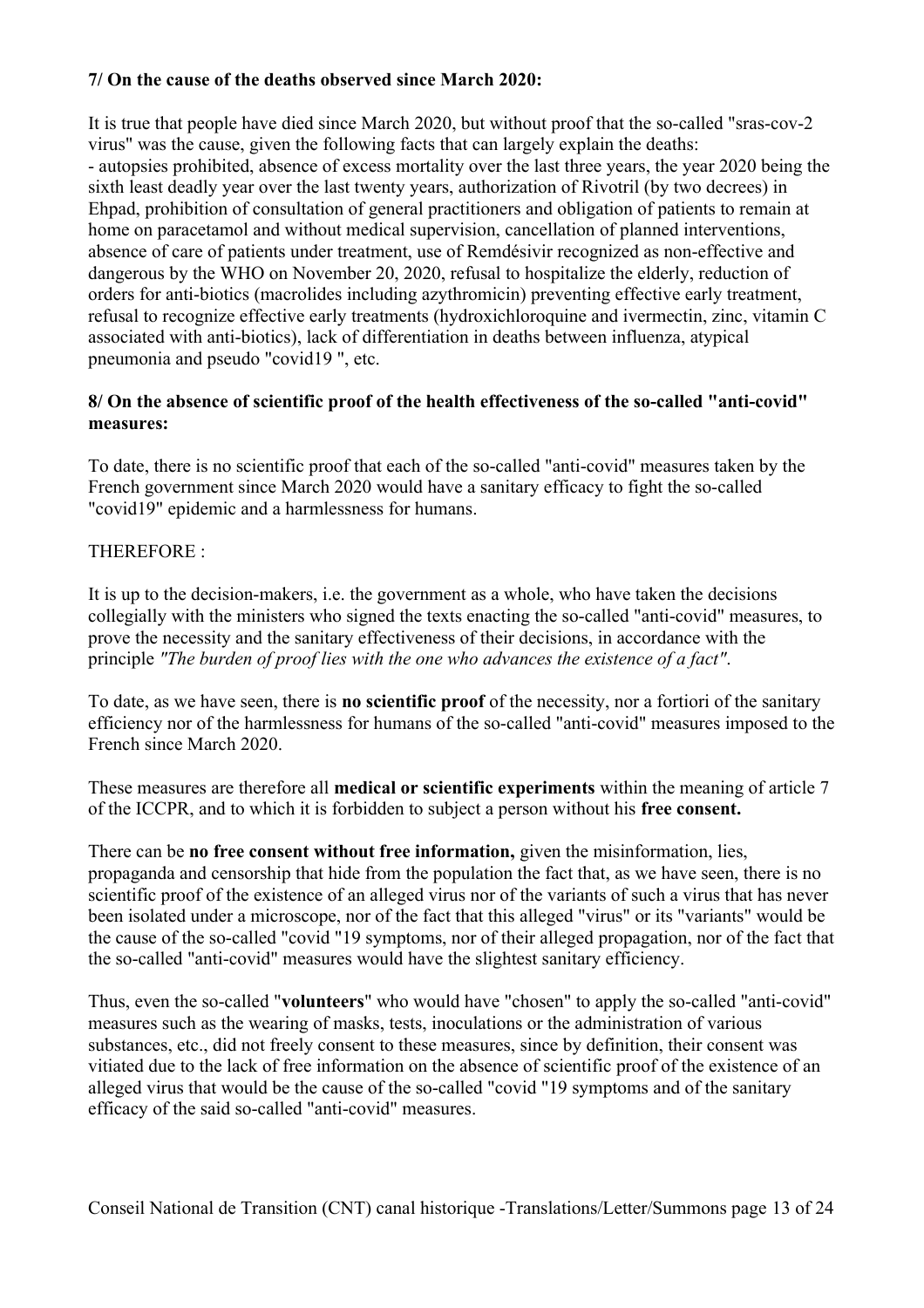Therefore, as long as scientific proof of the physical existence of the alleged "virus" called "sarscov-2" or of the sanitary effectiveness of the so-called "anti-covid" measures has not been provided, all these measures, including the inoculations of an alleged "vaccine" or the compulsory administration of any substance, are:

- 1. **unconstitutional and illegitimate**
- 2. **crimes against humanity** and,
- 3. **genocide**.

Indeed:

1/ All so-called "anti-covid" measures are **unconstitutional** and therefore **illegitimate** because there is no scientific evidence that the actions they prohibit citizens from taking would be allegedly "*actions harmful to society*" within the meaning of Article 5 of the DDHC of 1789.

2/ All the so-called "anti-covid" measures constitute **crimes against humanity** directly or by **complicity**, on the part of all those who order to apply them, or who apply them or who threaten to apply them, or bring their help or assistance in their application by their actions or their abstentions, **because** :

– no one can be unaware since March 2020 that all these measures are ordered by persons "*agent of the public service*" or by all the ministers of the government, "*acting in an official capacity*" (art. 1 UN Convention against Torture), and this "*as part of a widespread or systematic attack*" "*against a group of civilian population*" (art. 212-1 of the Penal Code), "*in application or in furtherance of the policy of a State... having as its aim such an attack*" (art. 7 of the Rome Statute), and prescribed "*by legislative or regulatory provisions*" (art. 213-4 of the Penal Code) ;

so that :

- all those who **order** these measures, in particular **those who have public authority or are in charge of a public service mission** (prefects, senior officials in education and health, mayors, administrative departments, professional associations, transport agents, civil servants, public forces agents ) and **managers of private sector companies,** become **accomplices by provocation** to crimes committed by those who apply them or who threaten to apply them (cf. art. 121-7 of the penal code on complicity);
- all those who **apply** these measures cannot be unaware that **they do not personally have scientific proof of the necessity or sanitary effectiveness of these measures,** and that they are therefore medical or scientific experiments prohibited without the free consent of the person by international law (art. 7 of the ICCPR), and therefore commit a **serious deprivation of physical liberty** by consciously preventing citizens from exercising their fundamental rights, in violation of international law (art. 212-1 of the Penal Code) ; This includes all persons who, in public or private establishments open to the public, have by their actions denied citizens the exercise of their fundamental rights by, **physically** or by force, denying them access to places of care, education, work, or any place open to the public (leisure, restaurants, bars, means of transport, culture, hairdressing salon... )
- all those who are "content" to **threaten** citizens to deprive them of their fundamental rights under the pretext of having to apply these measures, commit **mental torture** (art. 212-1 of the penal code, and art. 1 of the UN Convention against Torture) because they cannot be

Conseil National de Transition (CNT) canal historique -Translations/Letter/Summons page 14 of 24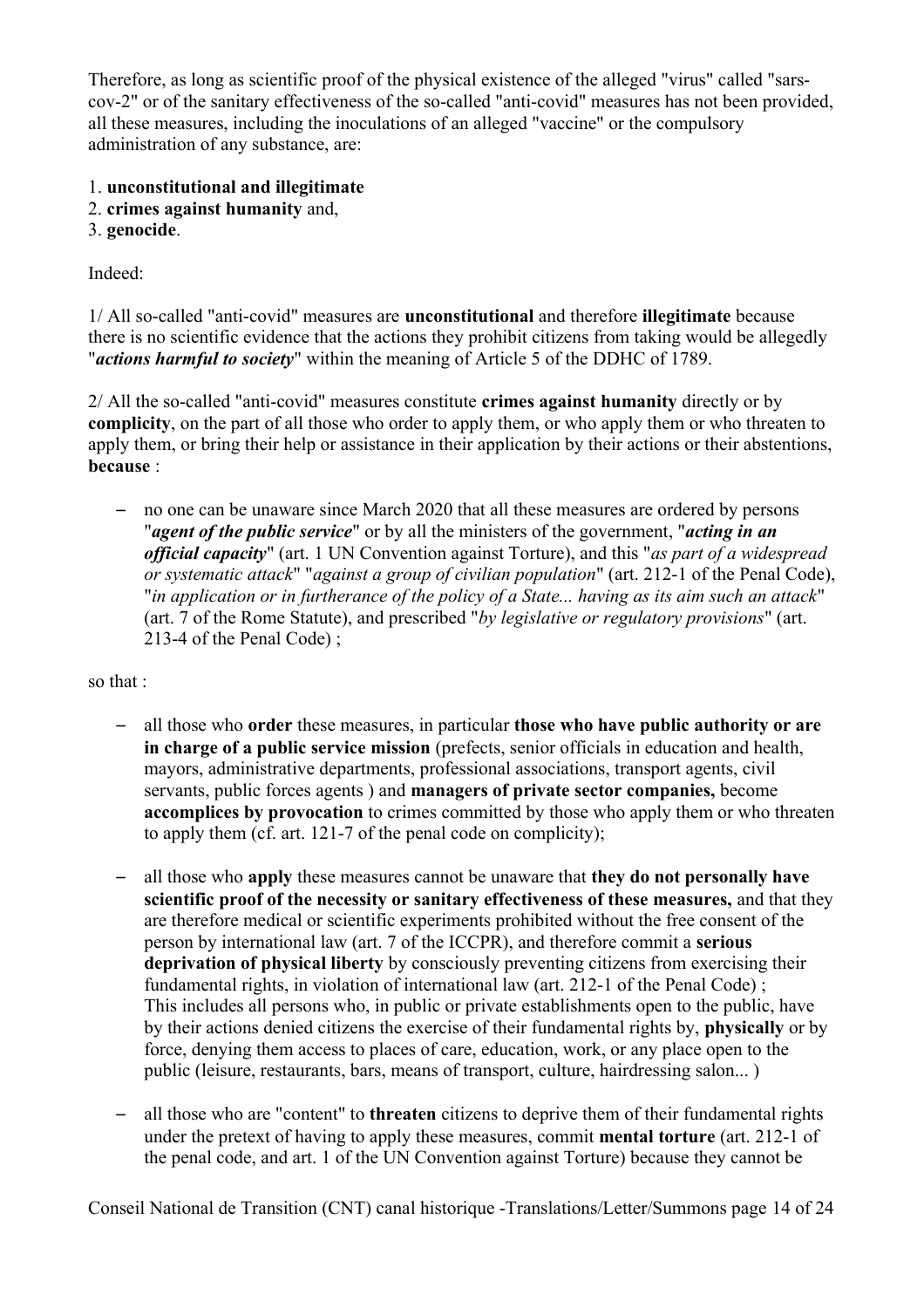unaware of the "*acute mental suffering*" that they "*intentionally*" inflict on citizens in order to "*put pressure"* by forcing them to choose between :

- either to have to renounce the exercise of their rights (to work, to care, to education, to leisure, to transport, to eat, to breathe normally without a mask...),
- or to submit to unacceptable measures that infringe on their physical freedom (mask, test, inoculation, temperature taking, distancing, isolation, quarantine), or on the respect of their dignity and privacy in daily life (digital tracing, QR code, naso-pharyngeal test, auto-attestation, health pass... ).
- all **health professionals** (doctors, nurses, dentists, veterinarians, pharmacists, analysis laboratories...)
	- who have, because of their training and their oath, a moral and professional authority in health and scientific matters, and
	- who have been **paid** to carry out screening **tests** or to **inoculate** people with supposedly therapeutic substances called "vaccines", who supposedly "**volunteer**" for such tests or inoculations,
	- when, as we have seen above, the consent of the latter was not free,
	- are **accomplices** of **mental torture** by their **abstentions** and their **actions**, considering their training as scientists, because of their failure in their **duty to inform**, as provided by the law, and for doctors, in their **duty not to harm**, as provided by their Hypocrates oath "*primum non nocere*",
	- because they cannot be ignorant that by their acts (tests, inoculations), and by their abstention from informing, they bring **help and assistance to the implementation of the governmental policy of attacking the population**, without using their **moral and professional authority as scientists to correctly inform the citizens** of the absence of scientific proof of the necessity and the sanitary effectiveness of these measures known as "anti-covid", whereas as scientists **they must make sure of the scientific wellfoundedness of their acts in order not to harm the patient,**
	- it being understood that the aforementioned health professionals, although already accomplices to crimes against humanity since March 2020, as we have seen, are informed by the reading of the present text of the criminal scientific frauds committed, and can nevertheless now seize **the opportunity to re-establish the truth in the mind of the public,** as the judge will be able to take this into account in determining their sentence and in fixing the amount, in accordance with article 213-4 of the penal code.
- all **media professionals**, including "**journalists**" who fall under the IFJ's "Global Ethics Charter for Journalists" and « **influencers »**,
	- because of their duty to "*verify facts* (and) *sources*", and to *"promptly, explicitly, fully and visibly correct"* any "*error*" or "*inaccurate information*",
	- the fact that they have all the necessary means to do so, and
	- because of their **large audience which gives them an unrivalled moral and professional authority,**
	- are **complicit** in **crimes** against humanity through **mental torture** and/or **severe deprivation of physical freedom to exercise fundamental rights**
		- both by their **actions**, through the **dissemination** of disinformation, the promotion of so-called "anti-covid" measures, constant propaganda, and censorship, the maintenance of fear and discrimination
		- and by their **abstentions**, due to the **non-dissemination** of information, especially in the presence of information that is publicly disseminated by world-renowned scientists, which they had the duty to verify and disseminate,

Conseil National de Transition (CNT) canal historique -Translations/Letter/Summons page 15 of 24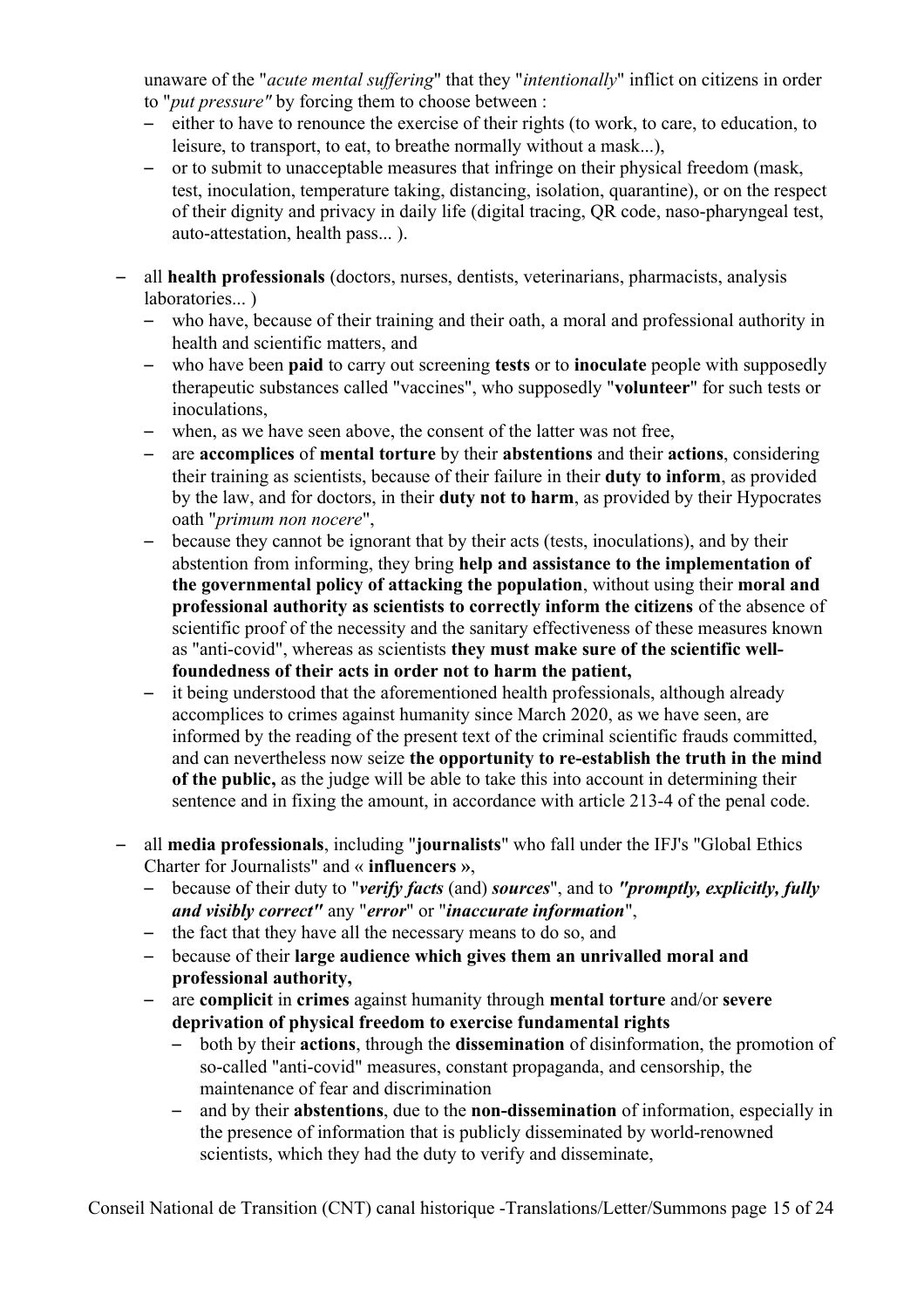– it being understood that the aforementioned information professionals, although already accomplices to crimes against humanity since March 2020, as we have seen, are informed by the reading of the present text of the criminal scientific frauds committed, and can nevertheless now seize **the opportunity to re-establish the truth in the mind of the public,** as the judge will be able to take this into account in determining their sentence and in fixing the amount, in accordance with article 213-4 of the penal code.

3/ All the so-called "anti-covid" measures constitute **genocide** directly or by **complicity**, on the part of all those who order their application, or who apply them, or provide aid or assistance in their application by their actions or abstentions, namely :

- the ministers of the current government, like their predecessors who ordered them by regulatory texts,
- the members of parliament who thought they had to authorize them by laws,
- the members of the Constitutional Council and the Council of State who validated these legislative and regulatory texts,
- the press organs and the companies dependent on the "GAFAM" which disseminated information without verifications and proceeded to censorship,
- health professionals (doctors, nurses, dentists, veterinarians, pharmacists, analysis laboratories... ) who thought they had to apply these measures without verifying the existence of scientific evidence as to the necessity and sanitary effectiveness of these measures, and their harmlessness for humans,

## **because** :

- they have implemented, or collaborated in the implementation of these measures, or given aid and assistance to their implementation by their actions or abstentions, and continue to this day,
- while being aware of having to ensure and verify that the behaviors forbidden by these measures to citizens would be allegedly *"actions harmful to society*" in accordance with article 5 of the DDHC of 1789,
- or while being aware of having to ensure and **verify** personally that there was **scientific proof** that a so-called "sars-cov-2" or "sras-cov-2" "virus" or "variants" would have been physically isolated, and this, directly from samples coming from people who died of symptoms qualified as "covid19" disease,
- and thus while being aware that, by definition, it is impossible to "screen" a so-called "virus" that no one has ever physically isolated, and even less so the "variants" of such a phantom virus,
- and this, without considering applying or recommending to apply the precautionary principle concerning the deleterious effects of the sanitary measures called "anti-covid",
- while since March 2020, they cannot be ignorant of the **deleterious effects** of these measures on the population, which :
	- proceed from a "*voluntary attack on life*" by : Authorization of Rivotril (by two decrees) in Ehpad's, prohibition of consultation of general practitioners and obligation for patients to remain at home with paracetamol and without medical supervision, cancellation of planned interventions, absence of care of patients undergoing treatment, use of Remdesivir recognized as non-effective and dangerous by WHO on November 20, 2020, refusal of hospitalization of the elderly, decrease in orders of anti-biotics (macrolides including azythromicin) preventing effective early treatment, refusal to recognize effective early treatments (hydroxichloroquine and ivermectin, zinc, vitamin C associated with anti-biotics), inoculation of substances whose nature is not disclosed,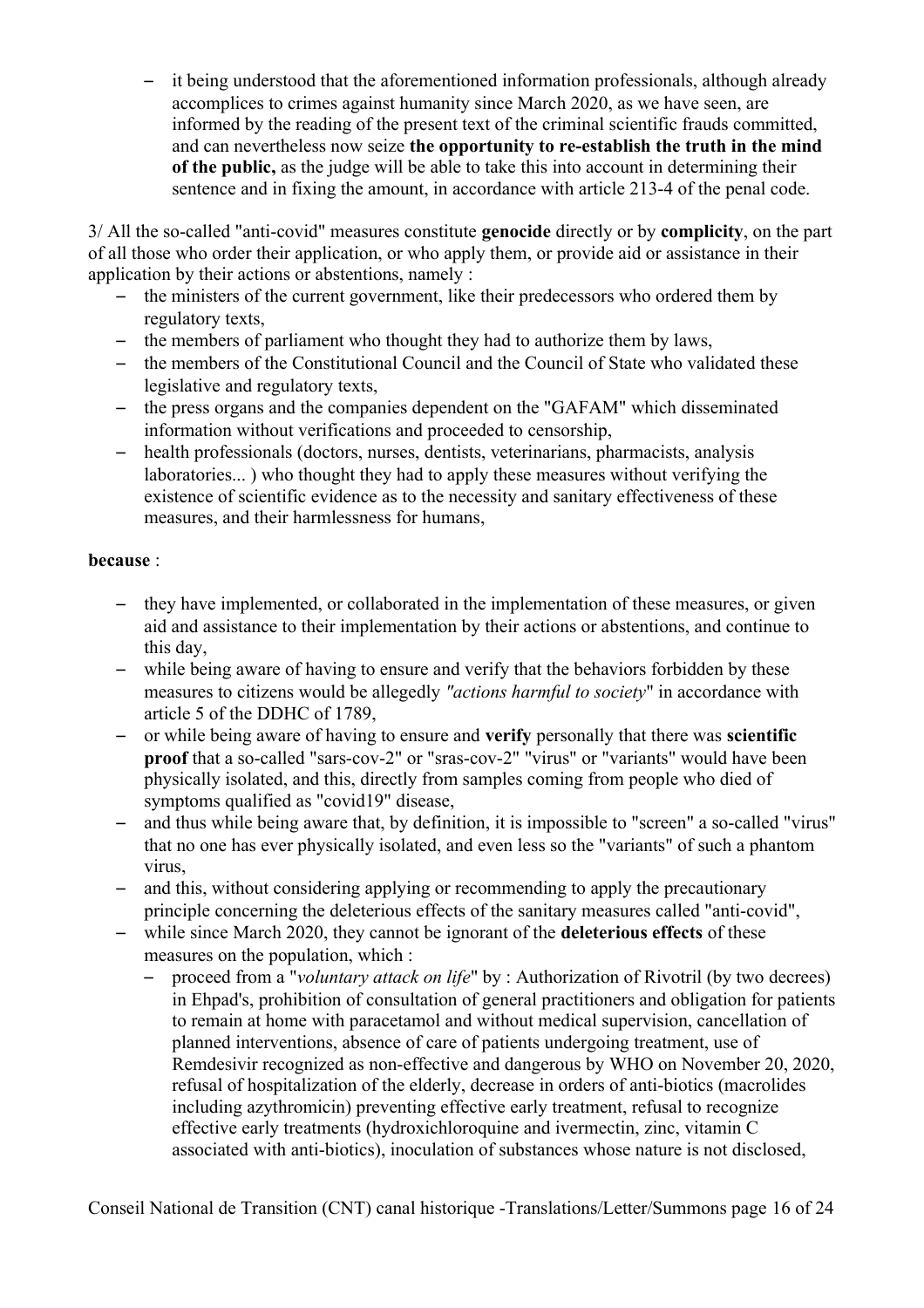refusal to take into account data from the ANSM, EUDRA-Vigilance and VAERS showing the number of post-vaccination side effects and deaths much higher than the average of the last twenty years of use of all vaccines,

- cause "*serious harm to physical and psychological integrity*" through propaganda, wearing masks, lockdown, PCR or other tests, maintaining fear and its consequences such as suicide or illnesses caused by stress, closing so-called "non-essential" businesses and
- lead the population to "*submission to conditions of existence likely to lead to the total or partial destruction of the group*" by lockdown, closure of companies and businesses called "non-essential", reduction of economic activity and resources of the population by forced unemployment through lockdown, then loss of employment without compensation in case of refusal of submission ... (art. 211-1 of the penal code),
- acting thus, "*in execution of a* [governmental] *concerted plan*" of fight against a supposed epidemic and a supposed "virus",
- and therefore could not be unaware, as early as March 2020, that these measures could not have, *a priori,* any other effect or goal than "*the total or partial destruction*" of the French population, that is to say a "**genocide**" in the sense of article 211-1 of the penal code,
- it being understood that the aforementioned ministers, members of parliament, members of high jurisdictions, information and health professionals, although already authors or accomplices of crimes against humanity, including genocide, since March 2020, as we have seen, are informed by the reading of the present text of the criminal scientific frauds committed, and can nevertheless now seize **the opportunity to re-establish the truth in the mind of the public,** because the judge will be able to take it into account in the determination of their sentence and to fix the amount of the sentence, in accordance with article 213-4 of the penal code.

## THEREFORE

UPON SAME REQUEST, ENDS AND SUMMONS,

I HAVE,

above-mentioned and undersigned Court Bailiff,

SAID AND DECLARED TO :

1/ Jean CASTEX, Prime Minister, as stated above,

2/ Olivier VERAN, Minister of Solidarity and Health, as stated above

3/ Gérald DARMANIN, Minister of the Interior, as mentioned above,

4/ Sébastien LECORNU, Minister for Overseas Territories, as mentioned above,

5/ Roselyne BACHELOT, Minister of Culture, as mentioned above,

6/ Bruno LEMAIRE, Minister of Economy, Finance and Recovery, as mentioned above

## THAT :

**If all the members of the government continue to this day to order the application of the socalled "anti-covid" measures initiated since March 2020 or to order new ones, and in particular the ministers who signed the texts instituting them, it is because they would have the scientific evidence :** 

- **that the so-called "virus" called "sars-cov-2" or "sras-cov-2" or its "variants" would have been physically isolated,**
- **that they would be the cause of the symptoms described as "covid19 ", and**
- **that the so-called "anti-covid" measures would have a sanitary efficacy to fight the epidemic called "covid19" and a harmlessness for humans.**

Conseil National de Transition (CNT) canal historique -Translations/Letter/Summons page 17 of 24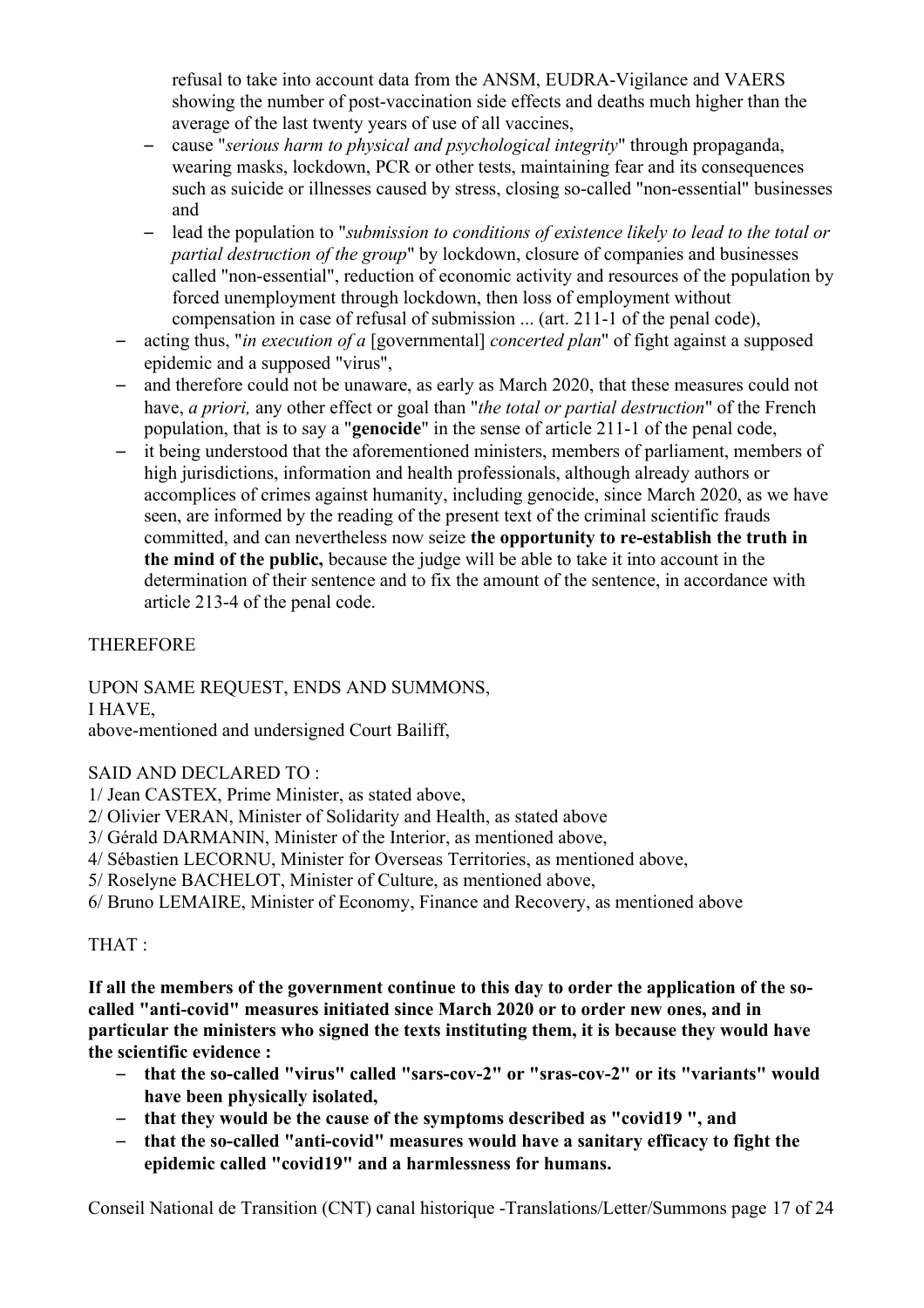**In this case, they should therefore be able to produce such evidence AS A MATTER OF URGENCY as of the date hereof.** 

**In the absence of presentation of such proofs or of affirmative or negative answers to the questions posed in the terms of this summons, within a period of FORTY-EIGHT (48) hours from the date hereof, the French people could legitimately wonder about the validity of the socalled "anti-covid" measures to which the government has forced them to submit since March 2020.**

**Indeed, considering the deleterious effects obviously undergone by the population since March 2020, and considering the doubts that one is allowed to emit in view of the explanations presented in this summons, as for the necessity and the effectiveness of the measures known as "anti-covid" and as for their harmlessness for the human being, the presentation of such proofs constitutes an ABSOLUTE URGENCY.**

**If, by some extraordinary circumstance, the summonsed ministers do not have such scientific evidence, it is their responsibility to inform me of this fact AS A MATTER OF URGENCY as of the date hereof.**

**Finally, if, by some extraordinary chance, the summonsed ministers were to indicate that they do not know whether they have such evidence, and need their administration to answer with "YES" or "NO", this would demonstrate that they have implemented or continued to implement so-called "anti-covid" liberticidal measures without any real knowledge of real facts that could justify them.**

**In any case, whether or not the summonsed ministers have such scientific evidence, in accordance with the precautionary principle, the application of all these so-called "anticovid" measures must cease immediately, pending the evaluation, if any, of the evidence they would provide, by a college of independent scientists chosen by my petitioner;**

SO THAT THEY DO NOT BE IGNORANT OF THE ABOVE

AND, UPON SAME REQUEST, ENDS AND SUMMONS, I HAVE above-mentioned and undersigned Court Bailiff,

HEREBY SUMMONED :

1/ Jean CASTEX, Prime Minister, as stated above,

2/ Olivier VERAN, Minister of Solidarity and Health, as mentioned above,

3/ Gérald DARMANIN, Minister of the Interior, as mentioned above,

4/ Sébastien LECORNU, Minister for Overseas Territories, as mentioned above,

5/ Roselyne BACHELOT, Minister of Culture, as mentioned above,

6/ Bruno LEMAIRE, Minister of Economy, Finance and Recovery, as mentioned above

TO HAVE TO :

1**/ take note without delay** of the declarations and information appearing in the text of the present document and on the Internet hypertext links mentioned therein,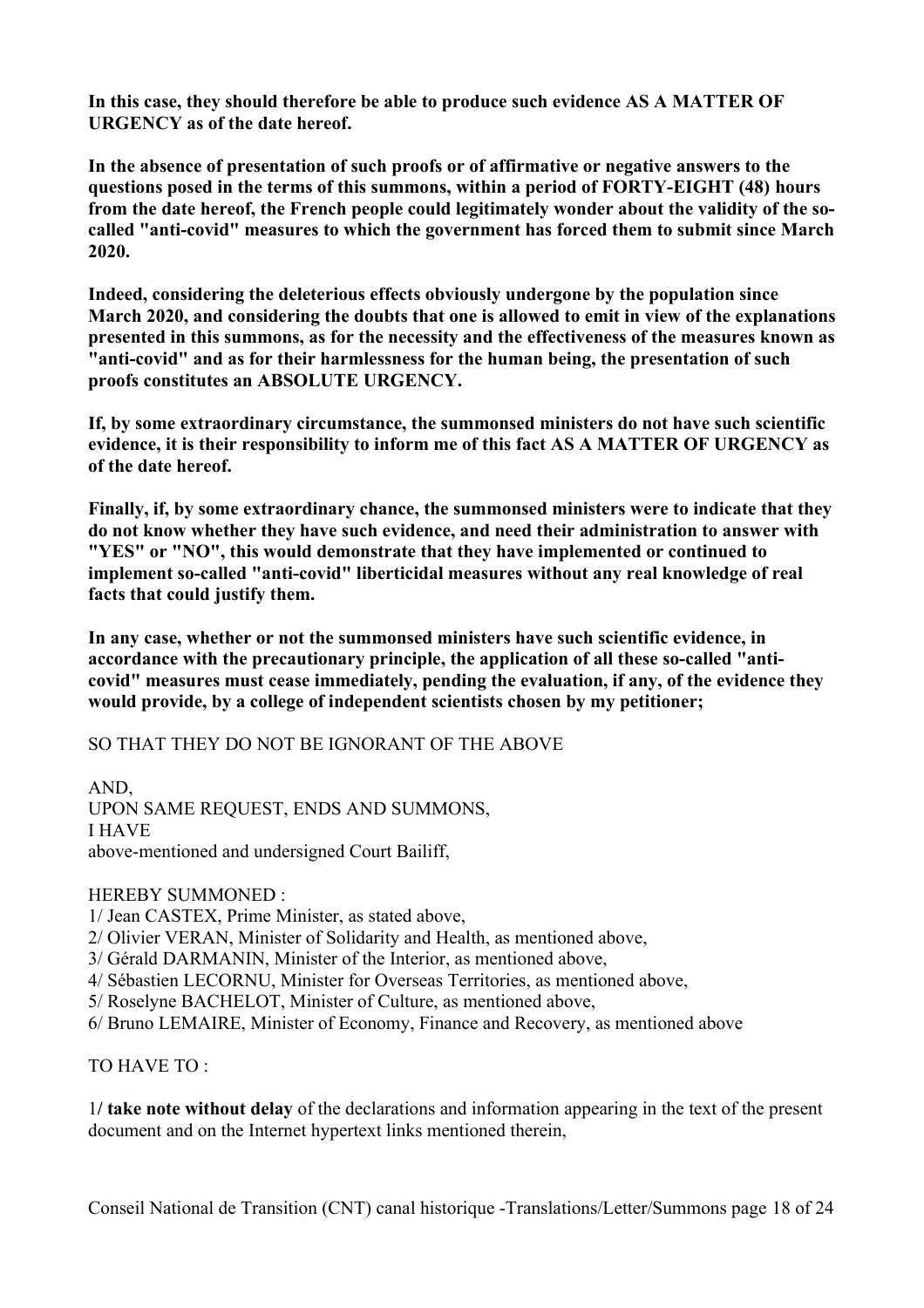**2/ answer me AS A MATTER OF URGENCY in writing by " YES " or by " NO " to the following questions:** 

**2. 1 - Do you have scientific evidence, i.e. at least one scientific study published in a leading scientific journal and validated by independent peers, describing in detail directly, or by reference to one or more scientific studies that you also have, the conditions and results of a scientific experiment reproducible by all, proving that the so-called "sars-cov-2" or "sras-cov-2" "virus" or its "variants" would have been physically isolated, purified and characterized, and this, directly from samples coming from people who died of symptoms qualified as "covid19" disease?**

TO WHICH I WAS ANSWERED BY :

- 1/ Jean CASTEX, Prime Minister :
- 2/ Olivier VERAN, Minister of Solidarity and Health:
- 3/ Gérald DARMANIN, Minister of the Interior:
- 4/ Sébastien LECORNU, Minister of Overseas France:
- 5/ Roselyne BACHELOT, Minister of Culture:
- 6/ Bruno LEMAIRE, Minister of Economy, Finance and Recovery:

**2. 2 - Do you have scientific evidence, i.e. at least one scientific study published in a leading scientific journal and validated by independent peers, describing in detail directly, or by reference to one or more scientific studies that you also have, the conditions and results of a scientific experiment that can be reproduced by all, proving that the so-called "virus" called "sars-cov-2" or "sras-cov-2" or its "variants", assuming that they have been duly physically isolated, purified and characterized, and this, directly from samples coming from persons who died of symptoms qualified as "covid19" disease, would be the cause of symptoms qualified as "covid19" disease and therefore of a contamination ?**

TO WHICH I WAS ANSWERED BY :

- 1/ Jean CASTEX, Prime Minister:
- 2/ Olivier VERAN, Minister of Solidarity and Health:
- 3/ Gérald DARMANIN, Minister of the Interior:
- 4/ Sébastien LECORNU, Minister of Overseas France:
- 5/ Roselyne BACHELOT, Minister of Culture:
- 6/ Bruno LEMAIRE, Minister of Economy, Finance and Recovery:

**2. 3 - Do you have scientific evidence, i.e. at least one scientific study published in a leading scientific journal and validated by independent peers, describing in detail directly, or by reference to one or more scientific studies that you also have, the conditions and results of a scientific experiment that can be reproduced by all, proving that each of the so-called "anticovid" measures taken by the French government since March 2020 and listed below would have a sanitary efficacy in the fight against the so-called "covid19 " epidemic and a harmlessness for the human, namely:**

**- the wearing of the mask?**

- TO WHICH I WAS ANSWERED BY :
- 1/ Jean CASTEX, Prime Minister:
- 2/ Olivier VERAN, Minister of Solidarity and Health:
- 3/ Gérald DARMANIN, Minister of the Interior :
- 4/ Sébastien LECORNU, Minister of Overseas France:
- 5/ Roselyne BACHELOT, Minister of Culture: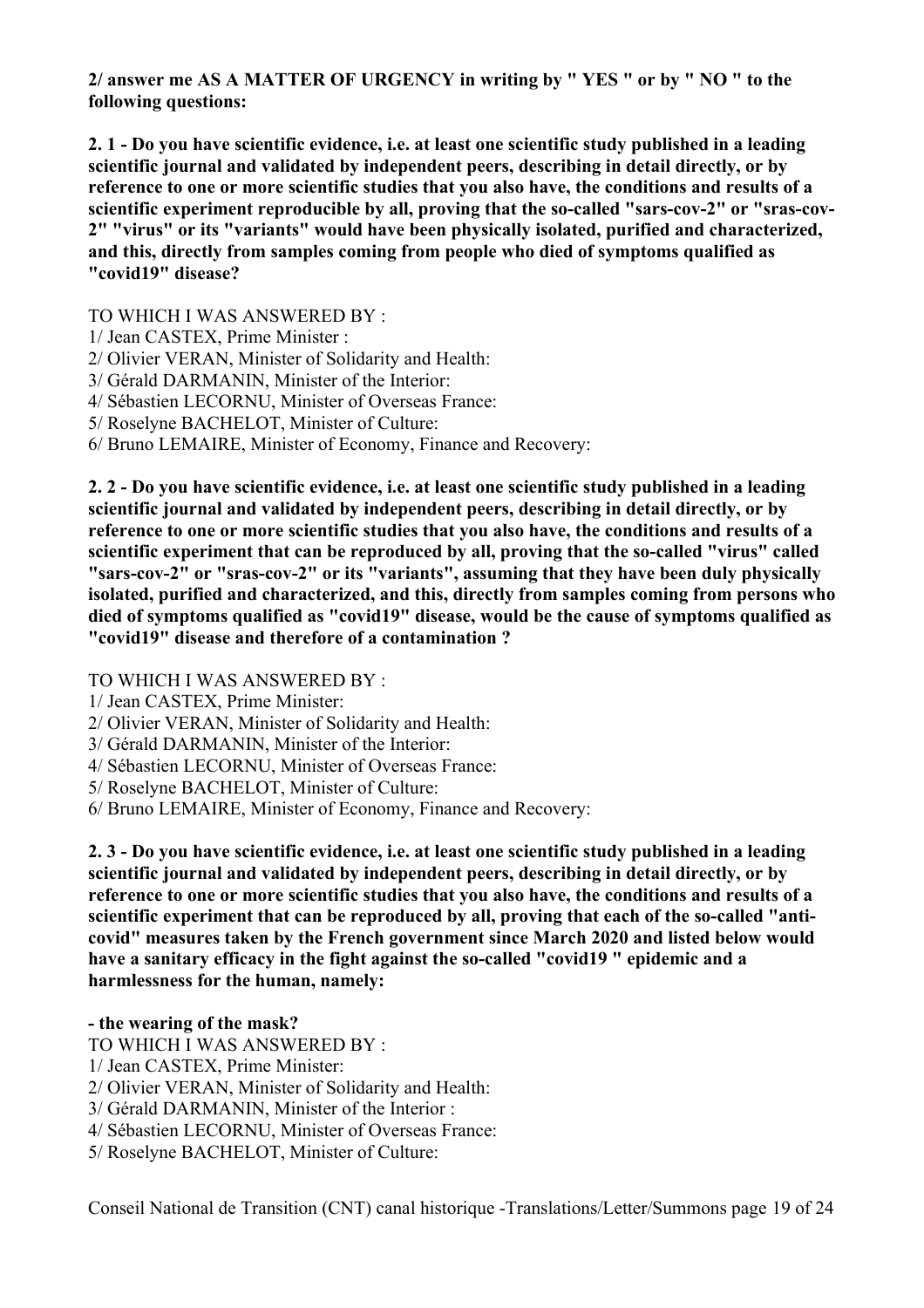6/ Bruno LEMAIRE, minister of economy, finance and recovery:

## **- the lockdown ?**

TO WHICH I WAS REPLYED BY : 1/ Jean CASTEX, Prime Minister : 2/ Olivier VERAN, Minister of Solidarity and Health: 3/ Gérald DARMANIN, Minister of the Interior : 4/ Sébastien LECORNU, Minister of Overseas France: 5/ Roselyne BACHELOT, Minister of Culture:

6/ Bruno LEMAIRE, minister of economy, finance and recovery:

## **- the curfew ?**

TO WHICH I WAS ANSWERED BY : 1/ Jean CASTEX, Prime Minister : 2/ Olivier VERAN, Minister of Solidarity and Health: 3/ Gérald DARMANIN, Minister of the Interior: 4/ Sébastien LECORNU, Minister of Overseas France: 5/ Roselyne BACHELOT, Minister of Culture: 6/ Bruno LEMAIRE, minister of economy, finance and recovery:

## **- PCR test or other?**

TO WHICH I WAS ANSWERED BY :

1/ Jean CASTEX, Prime Minister:

2/ Olivier VERAN, Minister of Solidarity and Health:

3/ Gérald DARMANIN, Minister of the Interior :

4/ Sébastien LECORNU, Minister of Overseas France:

5/ Roselyne BACHELOT, Minister of Culture:

6/ Bruno LEMAIRE, minister of economy, finance and recovery:

## **- digital tracing by QR code or other?**

TO WHICH I WAS REPLYED BY : 1/ Jean CASTEX, Prime Minister: 2/ Olivier VERAN, Minister of Solidarity and Health: 3/ Gérald DARMANIN, Minister of the Interior : 4/ Sébastien LECORNU, Minister of Overseas France: 5/ Roselyne BACHELOT, Minister of Culture: 6/ Bruno LEMAIRE, Minister of Economy, Finance and Recovery:

## **- taking the temperature ?**

TO WHICH I WAS REPLYED BY :

1/ Jean CASTEX, Prime Minister:

2/ Olivier VERAN, Minister of Solidarity and Health:

3/ Gérald DARMANIN, Minister of the Interior :

4/ Sébastien LECORNU, Minister of Overseas France:

5/ Roselyne BACHELOT, Minister of Culture:

6/ Bruno LEMAIRE, minister of economy, finance and recovery:

## **- social distancing?**

TO WHICH I WAS REPLYED BY : 1/ Jean CASTEX, Prime Minister : 2/ Olivier VERAN, Minister of Solidarity and Health: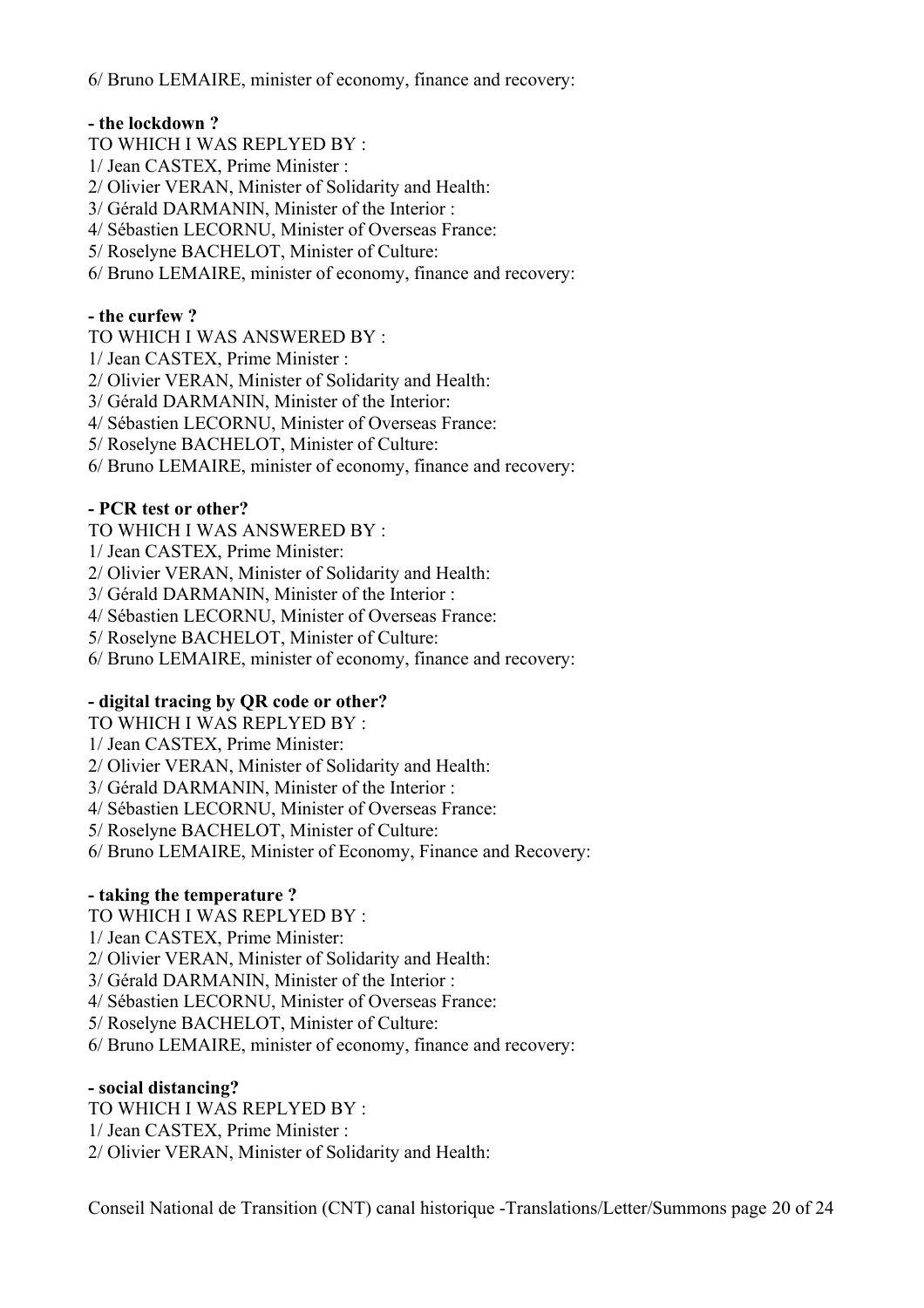- 3/ Gérald DARMANIN, Minister of the Interior :
- 4/ Sébastien LECORNU, Minister of Overseas France:
- 5/ Roselyne BACHELOT, Minister of Culture:
- 6/ Bruno LEMAIRE, minister of economy, finance and recovery:

#### **- the barrier gestures ?**

TO WHICH I WAS REPLYED BY :

- 1/ Jean CASTEX, Prime Minister :
- 2/ Olivier VERAN, Minister of Solidarity and Health:
- 3/ Gérald DARMANIN, Minister of the Interior :
- 4/ Sébastien LECORNU, Minister of Overseas France:
- 5/ Roselyne BACHELOT, Minister of Culture:
- 6/ Bruno LEMAIRE, minister of economy, finance and recovery:

#### **- the capacity limits in venues?**

- TO WHICH I WAS REPLYED BY :
- 1/ Jean CASTEX, Prime Minister :
- 2/ Olivier VERAN, Minister of Solidarity and Health :
- 3/ Gérald DARMANIN, Minister of the Interior:
- 4/ Sébastien LECORNU, Minister of Overseas France:
- 5/ Roselyne BACHELOT, Minister of Culture:
- 6/ Bruno LEMAIRE, minister of economy, finance and recovery:

## **- isolation or quarantine of asymptomatic people?**

- TO WHICH I WAS ANSWERED BY :
- 1/ Jean CASTEX, Prime Minister :
- 2/ Olivier VERAN, Minister of Solidarity and Health:
- 3/ Gérald DARMANIN, Minister of the Interior :
- 4/ Sébastien LECORNU, Minister of Overseas France:
- 5/ Roselyne BACHELOT, Minister of Culture:
- 6/ Bruno LEMAIRE, minister of economy, finance and recovery:

## **- the health or vaccination pass?**

- TO WHICH I WAS REPLYED TO BY :
- 1/ Jean CASTEX, Prime Minister:
- 2/ Olivier VERAN, Minister of Solidarity and Health:
- 3/ Gérald DARMANIN, Minister of the Interior:
- 4/ Sébastien LECORNU, Minister of Overseas France:
- 5/ Roselyne BACHELOT, Minister of Culture:
- 6/ Bruno LEMAIRE, minister of economy, finance and recovery:

#### **- mandatory inoculation or administration by any means of any substance (vaccine, genetic material, mRNA, etc...)?**

- TO WHICH I WAS ANSWERED BY :
- 1/ Jean CASTEX, Prime Minister :
- 2/ Olivier VERAN, Minister of Solidarity and Health:
- 3/ Gérald DARMANIN, Minister of the Interior :
- 4/ Sébastien LECORNU, Minister of Overseas France:
- 5/ Roselyne BACHELOT, Minister of Culture:
- 6/ Bruno LEMAIRE, Minister of Economy, Finance and Recovery: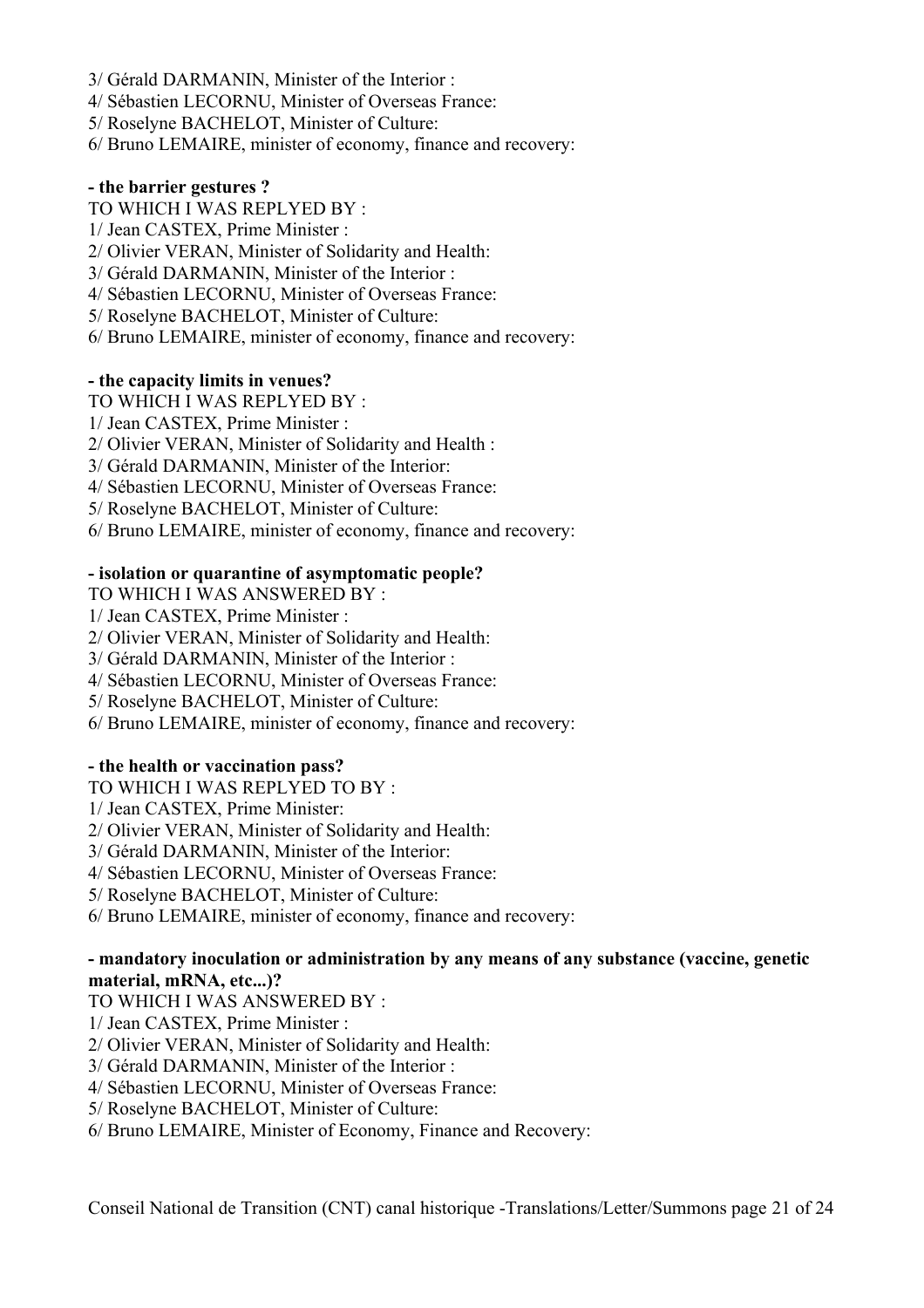## **3/ if the answer is " YES " to the above question number 2.1,**

**to provide me then AS A MATTER OF URGENCY as from the date hereof, the scientific proof** that the alleged "virus" known as "sars-cov-2" or "sras-cov-2" or its "variants" would have been physically isolated, and to this end :

- **to provide me with a scientific study** published in a leading scientific journal and validated by independent peers, describing in detail directly, or by reference to one or more scientific studies to be provided to me as well, if applicable, the conditions and results of a scientific experiment that can be reproduced by all, proving that a so-called "sars-cov-2" or "sras-cov-2" "virus" or its "variants" would have been isolated, that is to say, according to which:
	- the so-called "sars-cov-2" or "sras-cov-2" virus or its "variants" have been physically isolated, purified and characterized, **directly** from samples taken from people who have died with symptoms described as "covid "19 ,
	- the patient sample will not have been combined with any other source of genetic material, e.g., monkey kidney cells, called "Vero" cells, lung cells from a lung cancer patient, bovine fetal serum, or others,
	- it being specified that the verb "to isolate" is used here, according to the definition of the Dictionary of the French Academy (9th edition) [https://www.dictionnaire](https://www.dictionnaire-academie.fr/article/A9I2176)[academie.fr/article/A9I2176:](https://www.dictionnaire-academie.fr/article/A9I2176)
		- in the common sense of the word, namely "*To separate a thing from others; to prevent all contact between it and what surrounds it*."
		- and in its scientific sense, namely: "*To separate, to free an element from a mixture, from a combination; to extract it from its environment (...) to identify it*".
	- and that it is therefore not a question of results of experiments in which, instead, the socalled "virus" known as "sars-cov-2" or "sras-cov-2" or its "variants" would have been "isolated" by means of :
		- a culture of something, or
		- the use of an amplification test (for example, a PCR test), or
		- sequencing of something.

so that my petitioner can have this study evaluated by a college of independent scientists selected among the scientists of her choice;

## **4/ if the answer is "YES" to the above question number 2.2,**

**to provide me then AS A MATTER OF URGENCY, from the date hereof, the scientific proof**  that the so-called "virus" called "sars-cov-2" or "sras-cov-2" or its "variants", **assuming that they have been duly physically isolated purified and characterized, and this, directly from samples coming from persons who died of symptoms qualified as "covid19" disease**, would be the cause of symptoms qualified as "covid19" disease and therefore of a "contamination", and to this effect :

- **to provide me with a scientific study** published in a leading scientific journal and validated by independent peers, describing in detail directly, or by reference to one or more scientific studies to be provided to me as well, if applicable, the conditions and results of a scientific experiment reproducible by all, proving that an alleged "virus" called "sars-cov-2" or "srascov-2" or its "variants" would be the cause of the symptoms qualified as "covid19" disease and therefore of a "contamination", i.e. according to which:
	- the physical presence in the organism of a living being presenting the symptoms qualified as "covid19 ", of an alleged scientifically isolated "virus", called "sars-cov-2" or "sras-cov-2" or its "variants" would have been proven, and
	- the inoculation of one of these so-called "viruses" into the organism of a healthy living being would cause the same symptoms described as "covid19 ", which would tend to prove a possible contamination,
	- It should be noted that these are not statistical or mathematical studies,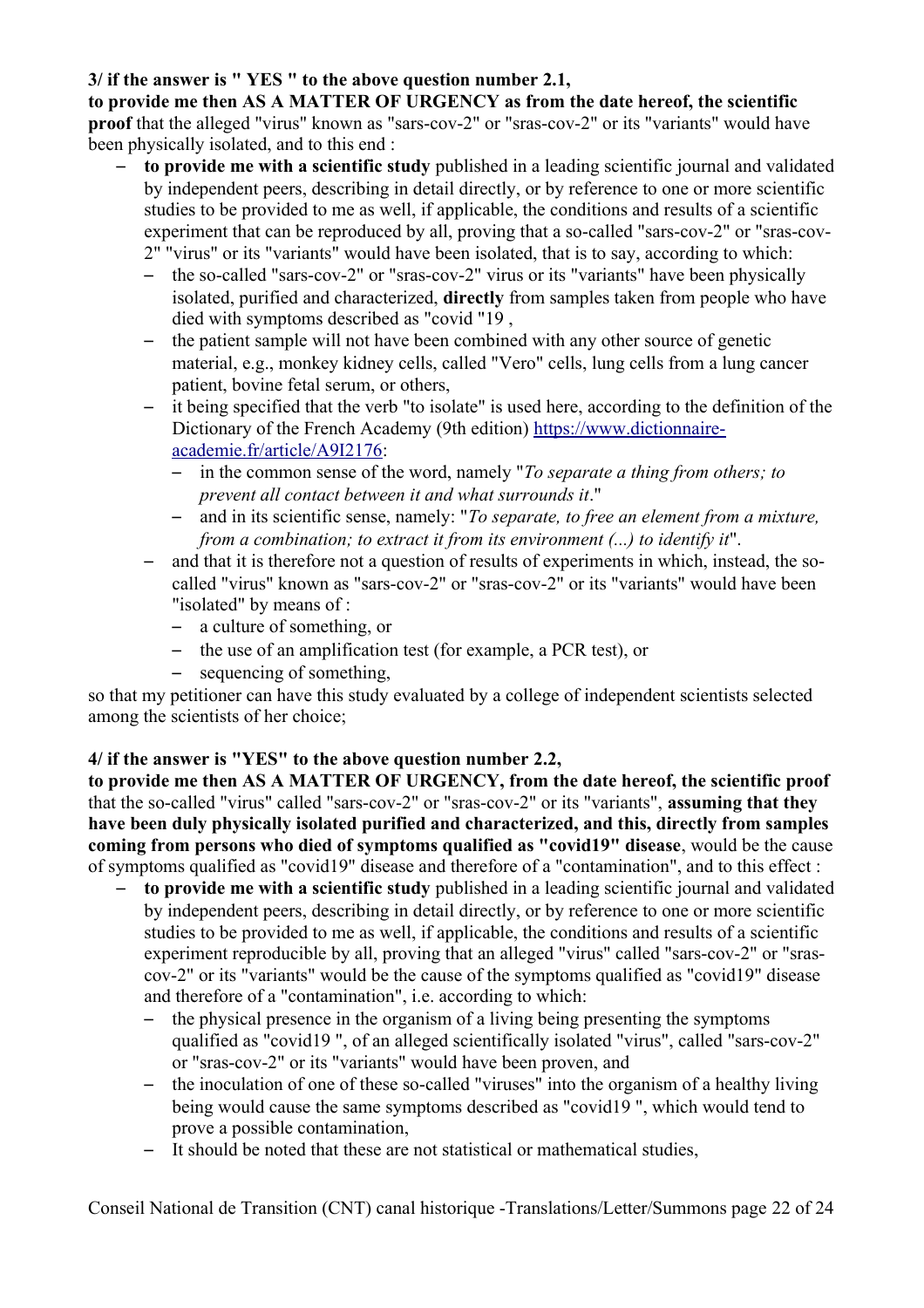and this, so that my petitioner can have this study evaluated by a college of independent scientists selected among the scientists of her choice;

## **5/ if the answer is "YES" to any branch of the above question number 2.3,**

#### **to provide me then AS A MATTER OF URGENCY as from the date hereof, with the**

**scientific proof that each of the measures** known as "anti-covid" taken by the French government since March 2020 and listed below would have a sanitary effectiveness to fight against the epidemic known as "covid19" and a harmlessness for the human, namely:

- the wearing of a mask,
- the lockdown,
- curfew,
- PCR or other tests,
- digital tracing by QR code or other,
- temperature taking,
- social distancing,
- barrier gestures,
- capacity limits at venues,
- isolation or quarantine of asymptomatic persons,
- sanitary or vaccination pass,
- inoculation or compulsory administration by any means of any substance (vaccine, genetic material, mRNA, etc...)

and for this purpose :

– **to provide me with, for each of the above measures, a scientific study** published in a leading scientific journal and independently peer reviewed, describing in detail directly, or by reference to one or more scientific studies to be provided to me also if applicable, the conditions and results of a scientific experiment reproducible by all, proving that **each of** 

**the above measures** would have such health effectiveness and safety for humans, and this, so that my petirioner can have these studies evaluated by a college of independent scientists selected among the scientists of its choice;

## **6/ pending such scientific evidence :**

- and pending the **validation, if any, of such evidence** by the independent experts chosen by my petitioner,
- in view of the **undeniably deleterious effects** on the physical, psychological and economic levels of all the so-called "anti-covid" measures
- in accordance with the **precautionary principle** and the principle of **freedom of prescription for medical doctors**,
- in order **not to further harm** the population physically, psychologically and economically,
- **to order the immediate cessation of the application by anyone of all so-called "anticovid" measures,** in particular: wearing of masks, PCR tests or others, lockdown, curfew, isolation and quarantine of asymptomatic persons, temperature taking, self-attestation, health or vaccination pass, digital tracing by QR code or other, social distancing, barrier gestures, capacity limits in venues, inoculation or compulsory administration by any means of any substance whatsoever, etc..;

## **7/ to this end, pending such validation and in any event :**

- in the event of a positive or negative response or lack of response to the three questions above, within FORTY-EIGHT (48) hours **from the date hereof**,
- to hold a **radio and television press conference** at the Hôtel Matignon or any other place of their choice capable of receiving all accredited participants, by inviting and accrediting not

Conseil National de Transition (CNT) canal historique -Translations/Letter/Summons page 23 of 24